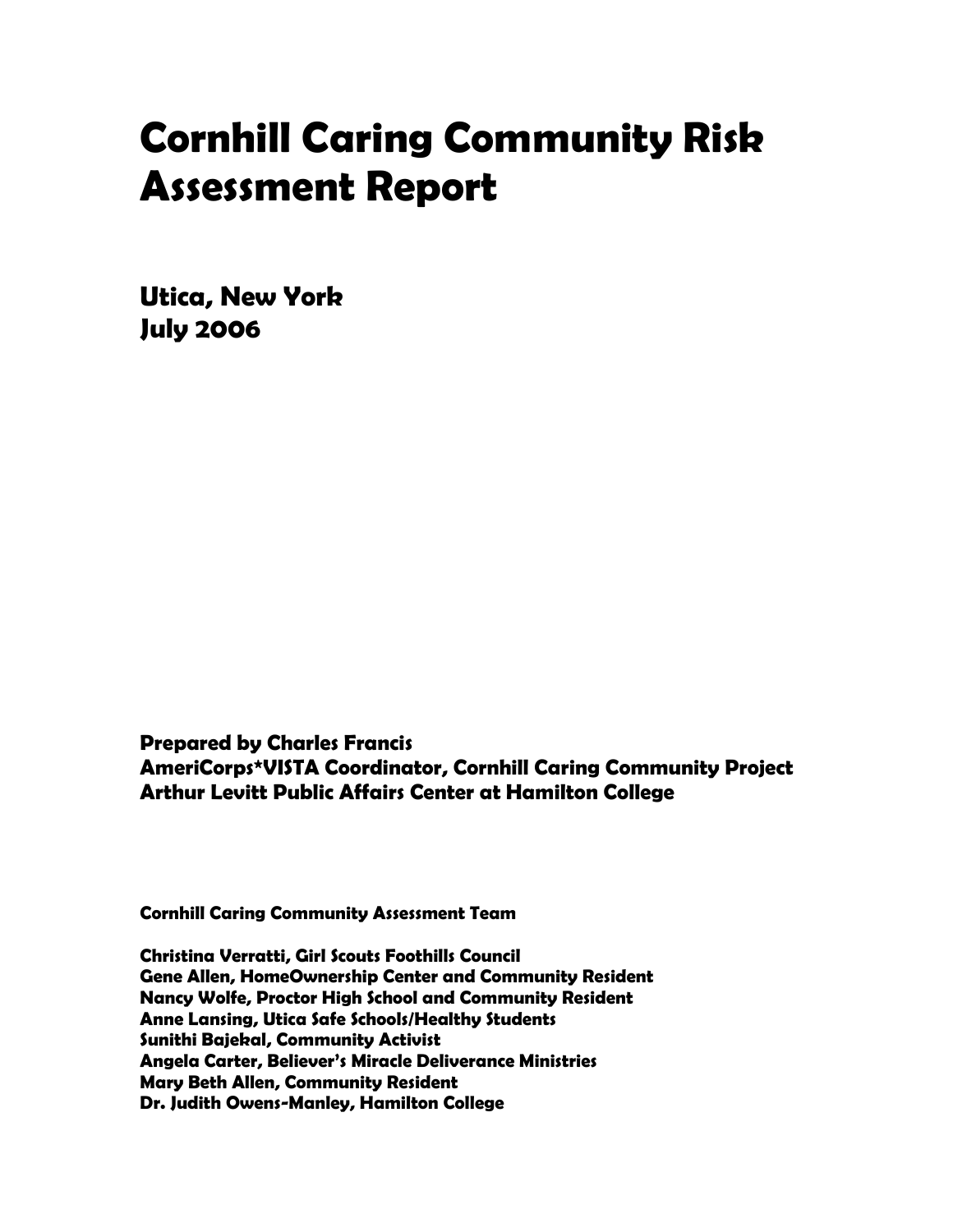## Table of Contents

| <b>Introduction</b>                                   |    |
|-------------------------------------------------------|----|
| <i>Communities That Care: Local History</i>           | 3  |
| <i>Communities That Care:</i> Model and Process       |    |
| <b>Data Sources and Methods</b>                       | 5  |
| <b>Community Assessment Results</b>                   |    |
| <b>Community Background Information</b>               | 6  |
| Problem Behavior-Related Indicators: Areas of Concern | 8  |
| <b>Findings on Priority Risk Factors</b>              |    |
| <b>Family Management Problems</b>                     | 10 |
| Early and Persistent Anti-Social Behavior             | 13 |
| <b>Conclusion</b>                                     | 19 |
| <b>Appendix: Survey Item Cross-Comparsion</b>         | 20 |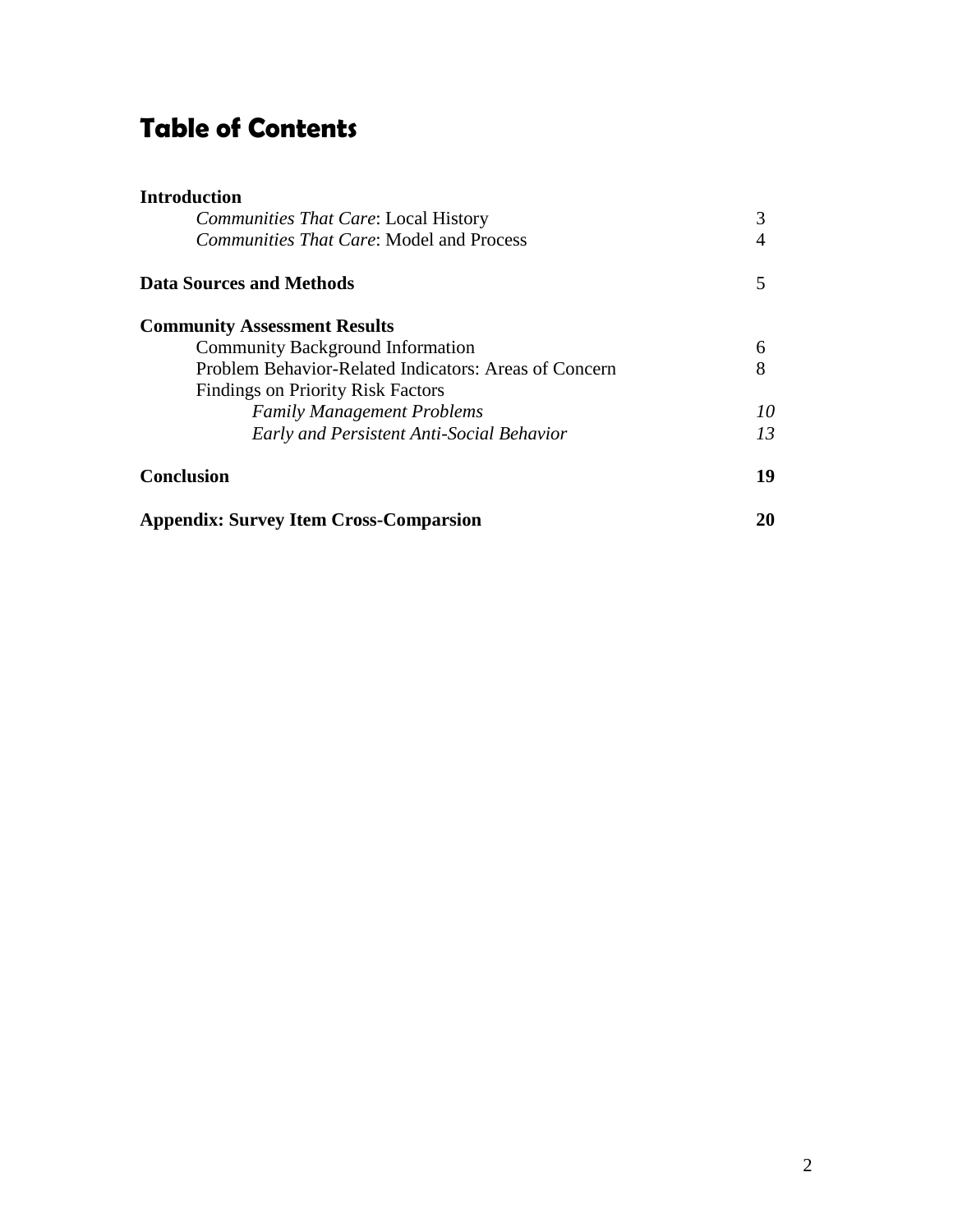### Introduction

#### *Communities That Care***: Local History**

The complex, inter-related nature of the issues that youth and families face each day demands solutions that approach the problem from many angles. Community collaboration is not an option; it is a necessity to impact positive youth development. The *Communities That Care* system provides a context for this type of collaboration and the tools to carry it forward effectively.

In December 2004, a group of Cornhill residents and agency leaders came together to address a difficult question: How do we promote positive opportunities and reduce risks for 12-18 year olds in our neighborhood? One thing was clear: The strategy needed to come from and be directed by the true "experts" in the field, the residents. However, there has been a felt need among community leaders to coordinate and align the many valuable efforts taking place.

An Oneida County task force had been meeting for several years to pursue unified youth services planning on a larger scale. Though they made several important strides, after several years of working with the *Communities That Care* model, it became progressively clearer that this work needed to be continued on the neighborhood level. When the model was presented to Cornhill community leaders, they realized the potential that it held to make a strong impact for our youth.

The Cornhill Caring Community Board, a group of 20 concerned residents and key leaders, has taken on the task of mobilizing the community to both reduce and prevent these and other problem behaviors. Some key accomplishments to date:

- Held series of Community Pot Luck Dinners to involve more than 60 residents and local leaders in the *Communities That Care* planning process
- Co-sponsored summer activities series that included community mural project, film series, and basketball league
- Launched a Cornhill Cultural Series with Hamilton College
- Spearheaded community-wide effort to launch the Underground Café, a student-run coffee and shop and arts/civic engagement center
- Developed guides to neighborhood services and summer youth activities
- Partnered with New York State Office of Alcoholism and Substance Abuse Services to deliver *Communities That Care* Key Leader Orientation, Community Board Orientation, and Community Assessment Training. 14 Community Board members and 17 Key Leaders were trained.
- Carried out a comprehensive Community Assessment to help target our activities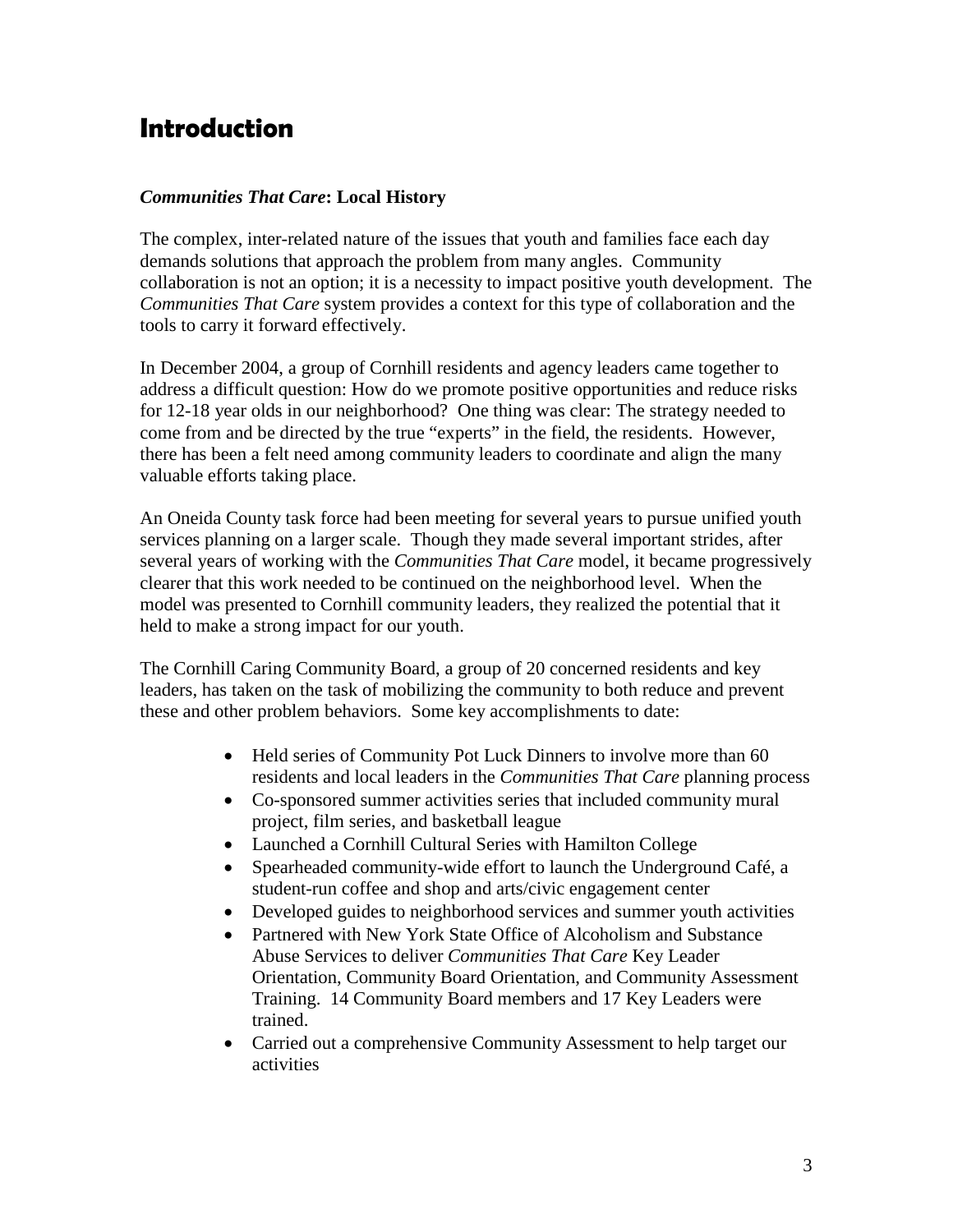#### *Communities That Care***: Model and Process**

The *Communities That Care* model is based on a simple premise: To prevent a problem from happening, we need to identify the factors that increase the risk of that problem developing, find ways to reduce the risks, and enhance protective or resiliency factors<sup>1</sup>. The model demonstrates that programs focusing on these factors have a high probability of impacting five adolescent problem behaviors: substance abuse, delinquency, teen pregnancy, school drop-out, and violence. However, it is not a purely "by the book" model; it provides local control and flexibility to maintain support and sustainability. To maximize the impact of our scarce community resources, *Communities That Care*  matches our neighborhood profile of risk and protective factors and problem behaviors to tested, effective programs, policies, and practices. Finally, it focuses on measurable outcomes to ensure accountability for the resources that we use.

Through a comprehensive assessment process, the Cornhill Caring Community Board identified two *Communities That Care* risk factors as the foci for future community prevention efforts:

- Family Management Problems
- Early and Persistent Anti-Social Behavior

The Board will continue with a Resource Assessment to determine the need to increase the capacity of the neighborhood to engage in these areas. Creating positive activities and opportunities for youth to build protection continues to be a focus for the Board. Ultimately they will develop a Community Action Plan together with other stakeholders that will give action steps and recommendations for implementing tested, effective programs and strategies to yield measurable results in the future. Now is the time for everyone in our community to have their say in this process to ensure the true community-wide wide input and support that is necessary to carry forward such a complicated yet crucial endeavor.

 1 Developmental Research and Programs. (1997). *Communities That Care Risk and Resource Assessment for Preventing Adolescent Problem Behaviors*. Seattle: DRP, Inc.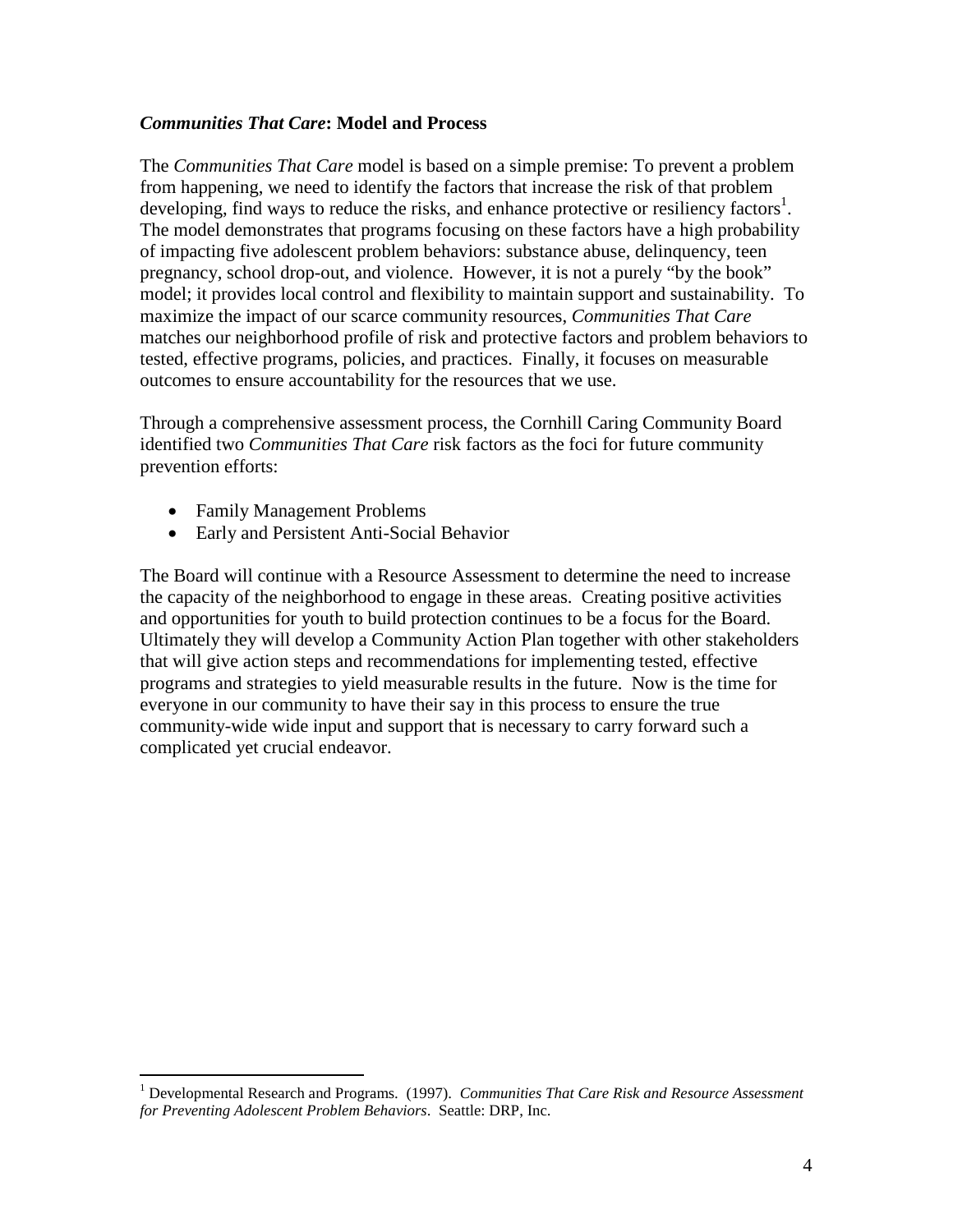### Data Sources and Methods

Key Leaders in our community decided that it was not cost-effective to implement the *Communities That Care* Youth Survey in our community, especially given that several major youth surveys have been recently conducted. Instead, our Community Assessment Team developed a "crosswalk" (see Appendix) that matches items on the CTC survey with the TAP (Teen Assessment Project) and Safe Schools/Healthy Students Surveys, two regularly conducted in-school surveys of local  $7<sup>th</sup>$ ,  $9<sup>th</sup>$ , and  $11<sup>th</sup>$  graders. We use the 2003 TAP data for both Utica and Oneida County, ensuring a basis of comparison. This survey is repeated every four years. The Safe Schools Survey is for Utica only, but is currently conducted every year.

Our available data yielded a "short list" of 5 risk factors that were particularly prevalent in Cornhill. We also isolated 5 others that we felt warranted further investigation, because some indicators were or high or simply because we felt they were important. Finally, we collected archival data to help narrow down this combined list to our two areas of focus (see Introduction). A key source of archival data was the Comprehensive Assessment of Needs and Strengths (CANS) for Zip Code 13501, a comprehensive evaluation of local youth with identified mental health issues and their caregivers. Though there is some self-selection inherent in this data, it is useful in helping to uncover the root causes of certain problem behaviors.

We are confident that we have sufficient collected survey and archival data to make a case for these two focus areas. We also selected them because they are areas where a CTC implementation strategy can make a significant difference. Each risk factor is proven to affect all five problem behaviors in the model. In addition, as a Community Board, we also feel we have the capacity to facilitate a community focus on these risk factors. Finally, by continuing with the CTC community mobilization process, we agreed that we will tangentially address the risk factor of Low Neighborhood Attachment and Community Disorganization as well.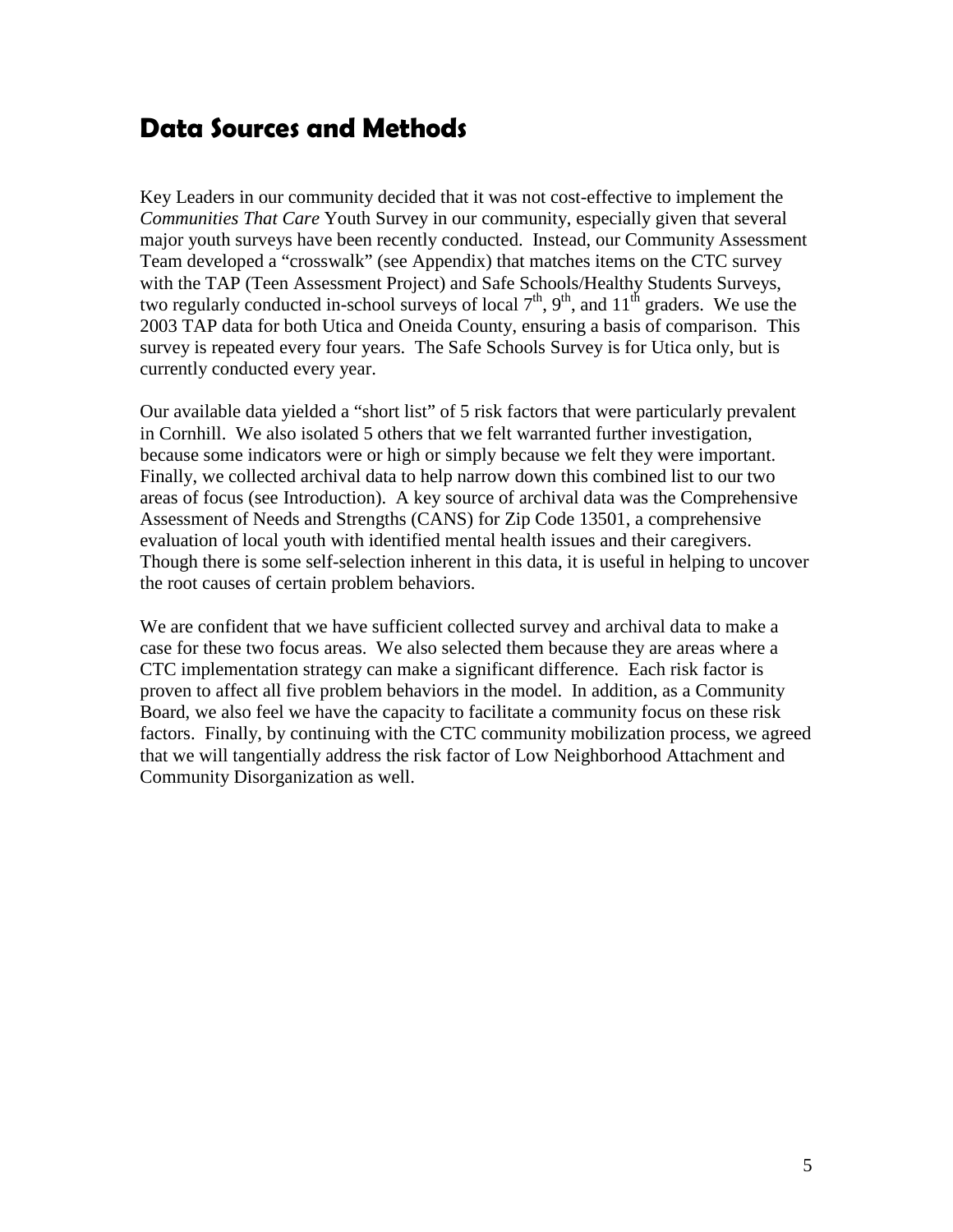### Community Assessment Results

#### **Community Background Information**

The neighborhood known as Cornhill is directly at the center of the City of Utica, New York. For the purposes of this assessment, we define Cornhill as being bounded on the north by Rutger Street, on the south by Pleasant Street, on the west by Genesee Street, and on the east by Mohawk street (see map below):



The neighborhood is full of large, old houses that echo its upper middle-class past. However, as Utica lost its base of manufacturing jobs, the neighborhood declined as well. It became known as one of the more distressed sections of the city, and received national attention for a comprehensive collaborative initiative to address the arson epidemic of the early 1990s. However, thanks to the work of committed residents and leaders, the neighborhood is once again on the rise. Cornhill has always been home to a strong, close-knit community, and that community carries the neighborhood through good times and bad. At a recent community meeting, one participant noted that this quality is one of the neighborhood's best.

Cornhill is an ethnically diverse community. Educational and economic indicators are below average when compared to the City of Utica as a whole. In turn, the City of Utica itself is below the national average for these same indicators<sup>2</sup>. As an example, consider a

<sup>&</sup>lt;u>.</u>  $2$  Statistics for the following two paragraphs are from the 2000 Census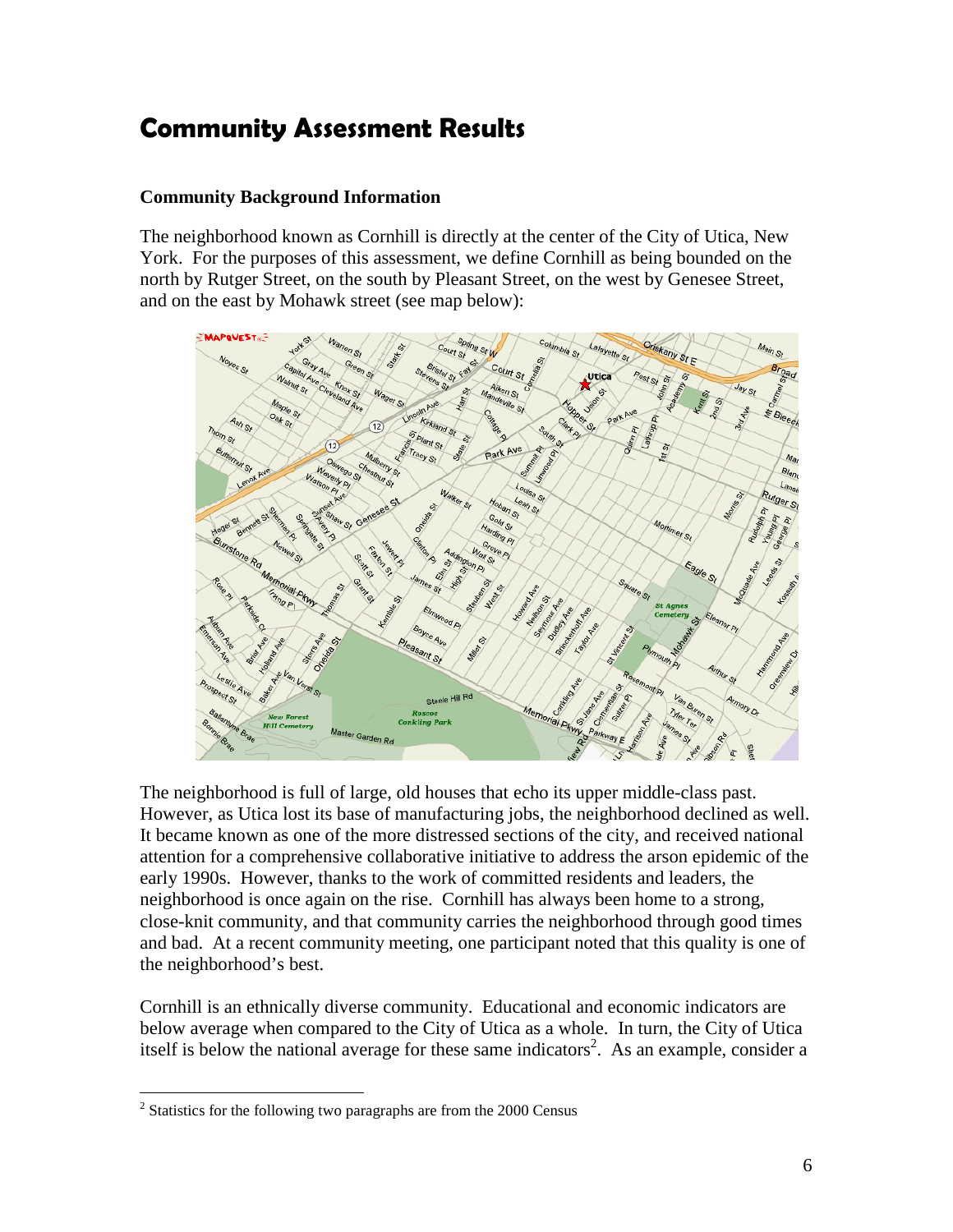| <b>Indicator</b>          | <b>Census Tract 215</b> | <b>City of Utica</b> |
|---------------------------|-------------------------|----------------------|
| % White                   | 39.2                    | 75.1                 |
| % Black                   | 50.1                    | 12.3                 |
| % Hispanic/Latino         | 7.5                     | 12.5                 |
| % Asian                   | 1.8                     | 3.6                  |
| Median Household Income   | \$17,969                | \$24,916             |
| % Individuals Below       | 45.2                    | 24.5                 |
| Poverty Line              |                         |                      |
| % Over 18 with HS         | 14                      | 30.2                 |
| Diploma                   |                         |                      |
| % Over 25 with Bachelor's | 4                       | 9                    |
| Degree                    |                         |                      |

comparison of selected statistics from Census Tract 215, in the center of Cornhill, with the same statistics for the City of Utica:

In Utica, emerging populations figure prominently and are especially concentrated in the eastern part of the city, which includes Cornhill. The city's foreign-born population rose from 3,718 in 1990 to 7,231 in 2000. In the 2000 Census, 35.9 percent of respondents in the City of Utica were Bosnian, 18.5 percent were Asian, mainly Vietnamese, and 18.1 percent were from Russia, Belarus, or the Ukraine. Most of these respondents came to Utica as refugees. The number of Hispanic/Latino residents is also rising rapidly, and according to residents is perhaps larger than Census figures indicate. This diversity is often identified as one of the neighborhood's biggest assets.

Another one of Cornhill's strengths is a large contingent of residents who are deeply concerned about the youth in the neighborhood. To look at this issue more closely, informal resident and key leader interviews were conducted in Fall 2004 as part of the Cornhill Caring Community Project<sup>3</sup>. A common theme was the lack of skills, motivation, and direction among older youth (ages 12-18). Many interviewees stressed that there are few positive, neighborhood-based activities for older youth (ages 12-18). Other themes were a strong disconnect between generations and a lack of older role models in the Black community, especially male. Finally, poor parenting skills were often cited in discussions of youth needs.

 $\overline{a}$ <sup>3</sup> These interviews were conducted by Charles Francis, Cornhill Caring Community Coordinator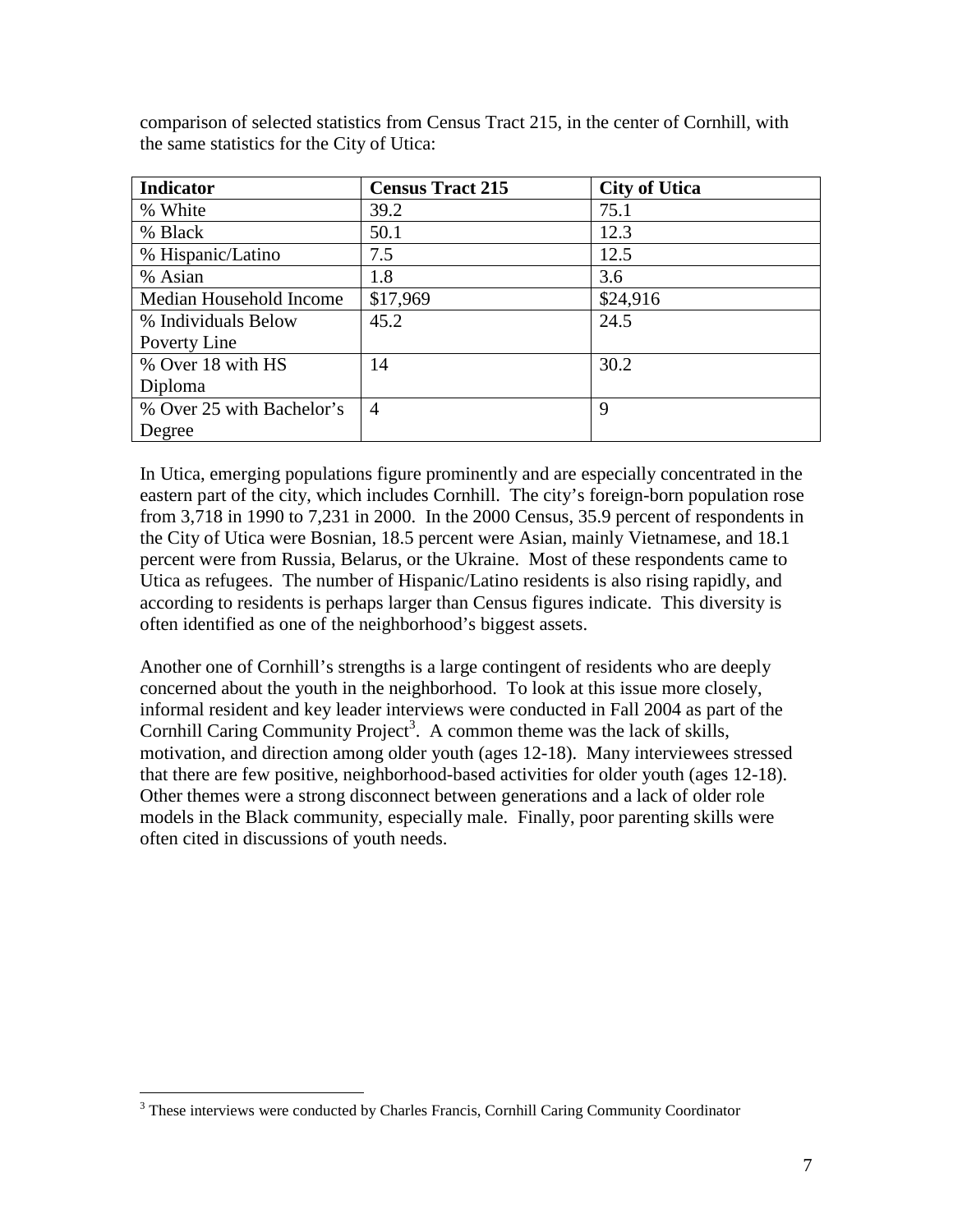#### **Problem Behavior-Related Indicators: Areas of Concern**

- $\bullet$ **Teen Pregnancy** 
	- o Oneida County Teen births Age 15-19 9.9% of all births in  $2003^4$
	- o Utica's 13501 zip code Teen births Age 15-19 32.7% of all births in 2003
		- 69% of Oneida County's teen births
	- o 48.5% of Utica teens say they have NEVER talked with a parent about the risks of  $sex<sup>5</sup>$
- $\blacksquare$ **School Suspensions**
	- o 19.2% Utica of students were suspended at least once in the past year  $6$ 
		- 12.5% Oneida County as a whole

#### **Teen Violence**   $\bullet$

- o 25.9% of Utica's juvenile arrests are violence-related<sup> $\prime$ </sup>
- $\circ$  35.4% of students have been is physical fights at least once<sup>8</sup>
- o 12.3% of students have threatened someone with a gun at least once
- $\circ$  Youth carried a gun in the community in the past year<sup>9</sup>
	- $\blacksquare$  10.1% Utica
	- 5.7% Oneida County as a whole

#### **Family Challenges**  ٠

- o An average of 58% of households in Cornhill are single-parent families<sup>10</sup>
- o 32.8% of Utica teens have thought about running away, 3.2% have run away at some point and  $1\%$  are currently not at home<sup>11</sup>
- o 67.7% of Utica's youth WORRY about getting along with their parents
- o In Utica 32.5% of families eat together very infrequently (once every few weeks or less)
	- Compared to 22.5% of families county-wide

 $\overline{a}$ 

<sup>&</sup>lt;sup>4</sup> Pregnancy data from the CNY and NENY Regional Perinatal Data System

<sup>5</sup> 2003 TAP Survey data

<sup>6</sup> Ibid

<sup>&</sup>lt;sup>7</sup> Utica Police Department juvenile arrests totaled 216 for 2003 and 2004 (cumulative). The definition of violence-related crimes is broad. From Steve Darman et al. (2005). *Youth Violence and Juvenile Crime in Utica, NY.* Utica: Social Science Associates.

<sup>8</sup> 2003 Safe Schools/Healthy Students Survey Data

<sup>9</sup> 2003 TAP

<sup>&</sup>lt;sup>10</sup> 2000 Census Data

 $11$  2003 TAP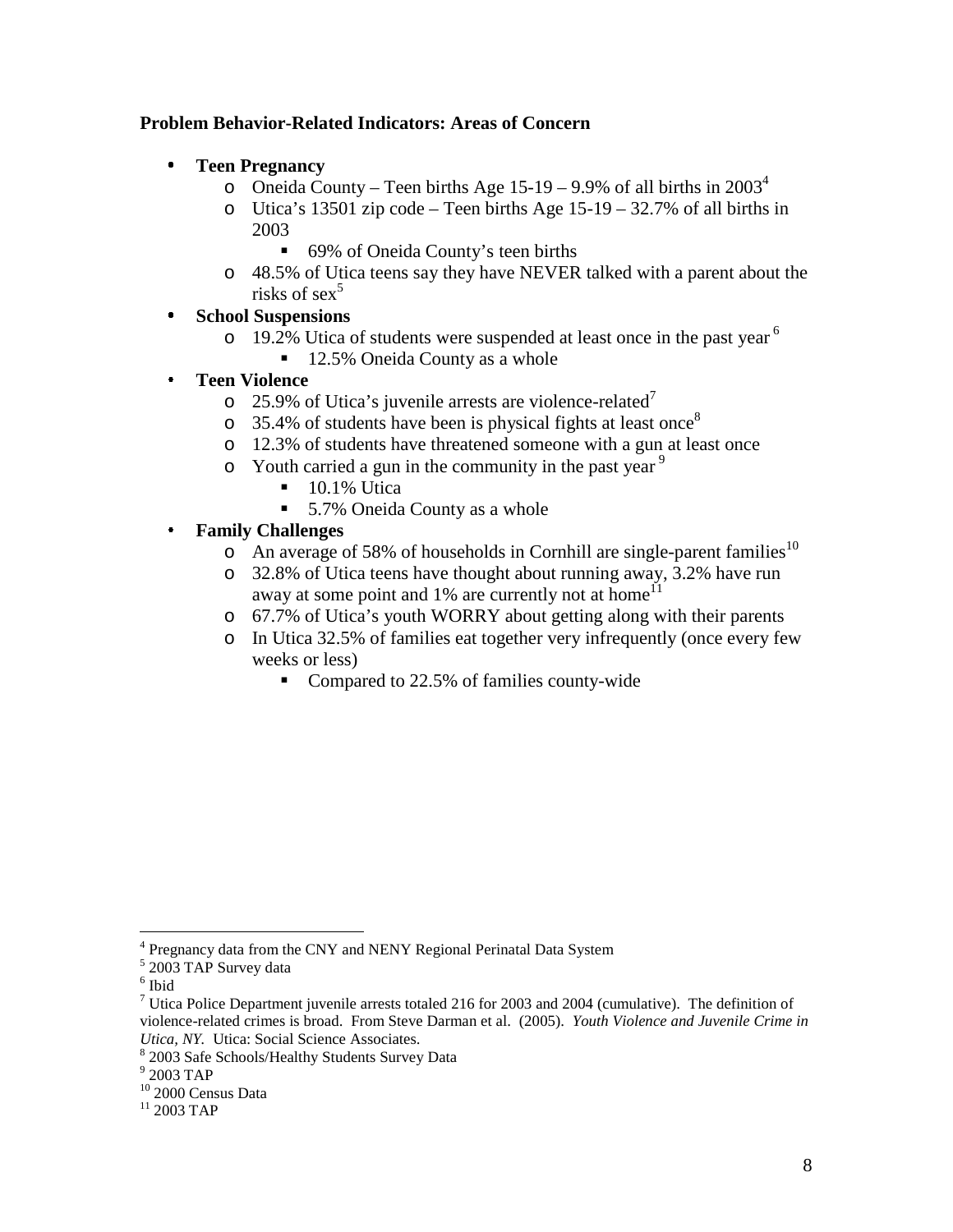

**Comparison of Selected Problem Behavior-Related Indicators for Utica and Oneida County (TAP Survey)**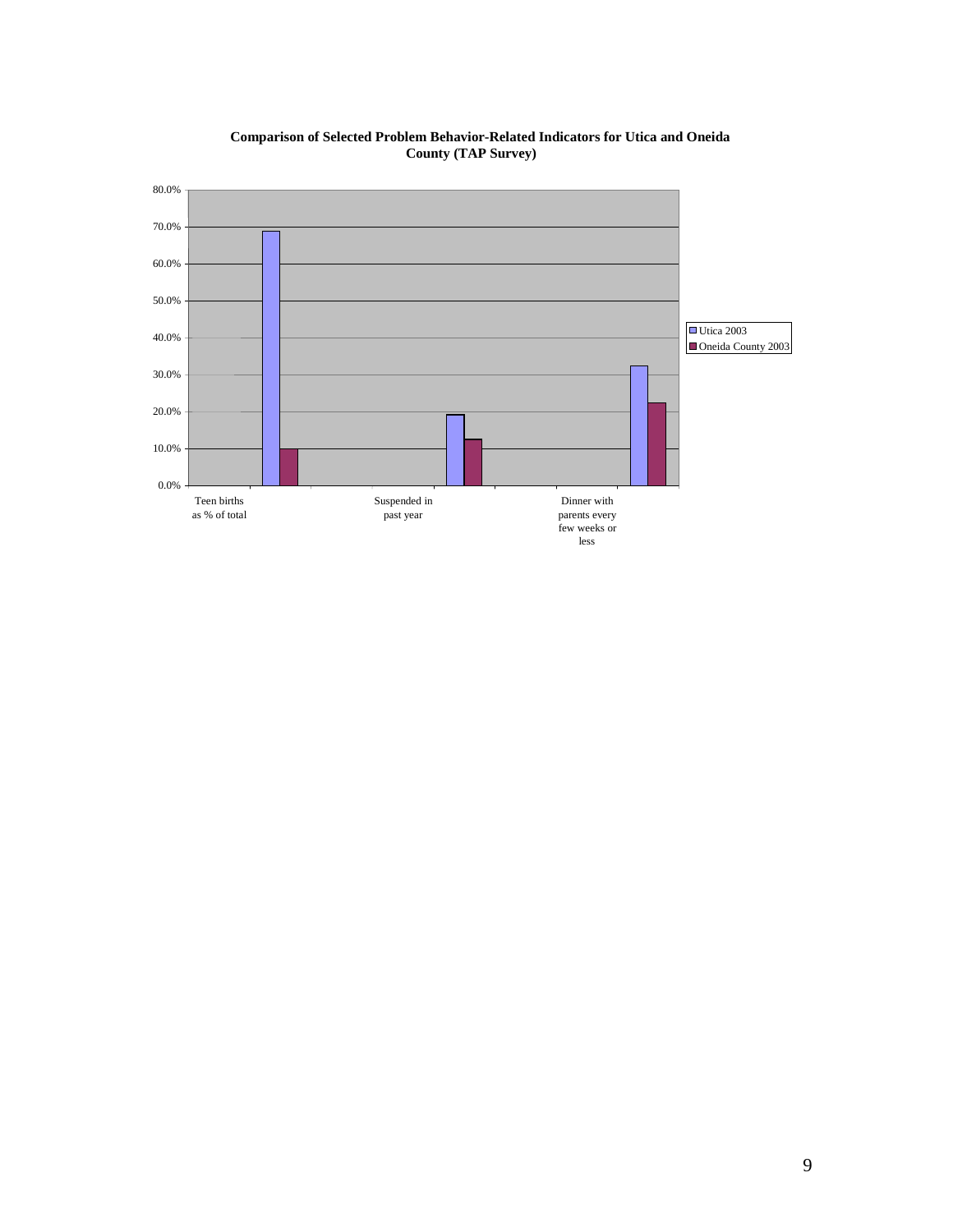#### **Findings on Priority Risk Factors**

#### Family Management Problems

Several measures from the TAP Survey indicate a high scale score for Poor Family Supervision. Between 20 and 35 percent of respondents answered "never" or "occasionally" to questions in this area. The Poor Family Discipline scale is not so wellmeasured, but the one indicator we have is at almost 50 percent. In addition, the 2003 CANS reports that, of the 161 children in zip code 13501 identified as having mental health issues, **56.1 percent** of them were identified as having **caregivers with family supervision problems**. Finally, census-tract level archival data that shows a prevalence of single parent families and caregiver supervision issues helps solidify the case for prioritizing this risk factor.

### **Sample Responses for Poor Family Supervison and Discipline Scales**

(TAP Survey, Utica students, 2003)



#### **My parents set clear rules for me to follow**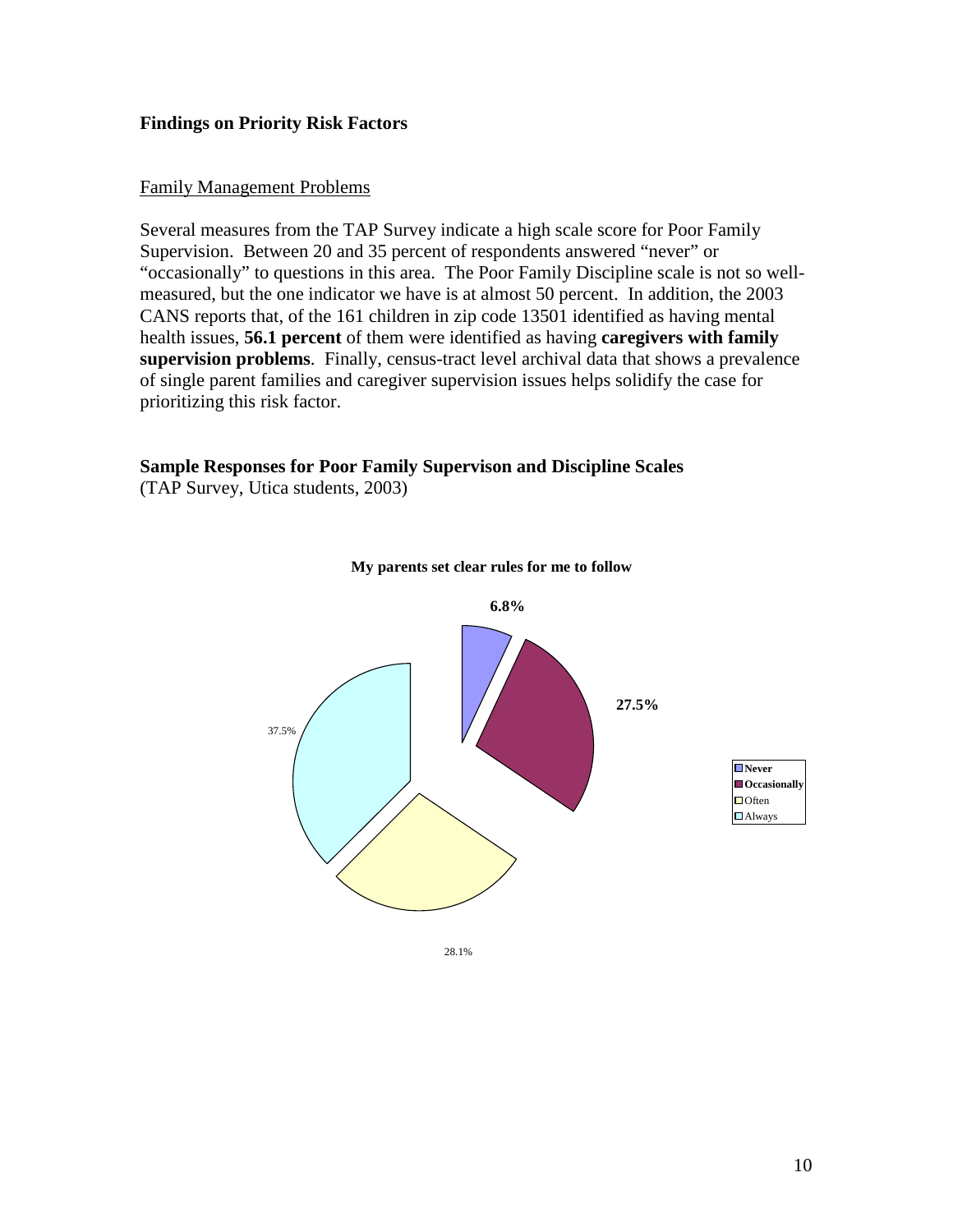



**My parents are interested and encourage me in my schoolwork**

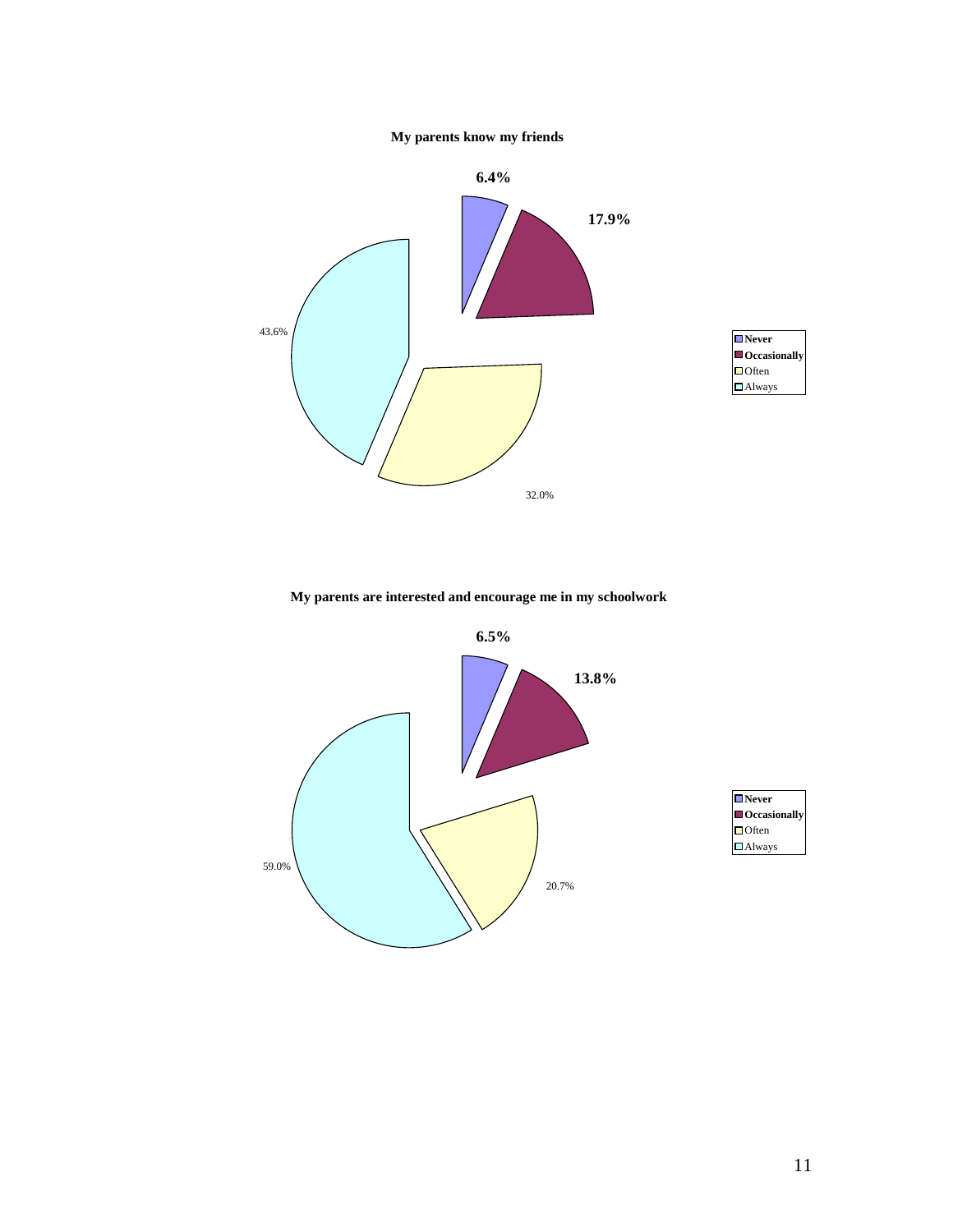**My parents discipline or punish me when I break the rules**



**Percentage of Single Parent Family Households in Cornhill Census Tracts**  (2000 Census Data)

| 207.01 | 63% |
|--------|-----|
| 212.01 | 57% |
| 212.02 | 46% |
| 215    | 66% |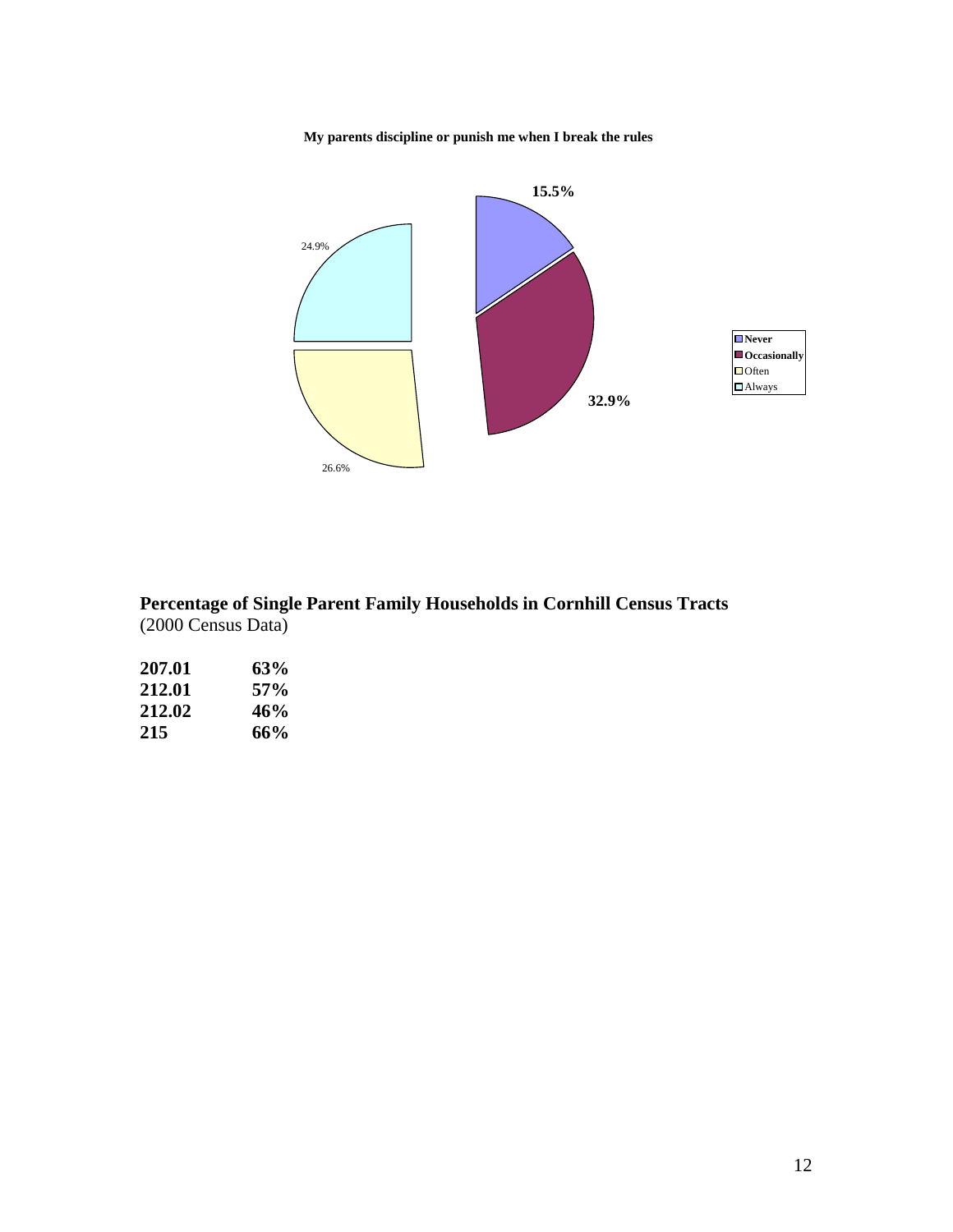#### Early and Persistent Anti-Social Behavior

The TAP survey data shows that, in the areas of school suspension and trouble with the police, Utica students score a good deal higher than Oneida County students as a whole. The data also shows that over 10% of Utica students have carried a gun in the community, a troubling statistic. The Safe Schools data also shows troublingly high scores for violence-related indicators. We do not have a basis of comparison for this data. However, as an example, when nearly half of all students report that they have hit, kicked, pushed, or shoved someone, a problem is evident. In addition, the CANS for Zip Code 13501 shows that a group of youth with identified mental health issues suffers particularly from Oppositional Behavior, Anger Control, and Conduct Issues. By itself this data would not be useful due to self-selection, but these statistics support the survey data as symptomatic of a larger problem. Finally, both elementary schools in Cornhill have a nearly 100 percent participation rate in free and reduced lunch, an archival predictor also closely correlated with this risk factor.



#### **Trouble with Police in Past Year (TAP Survey)**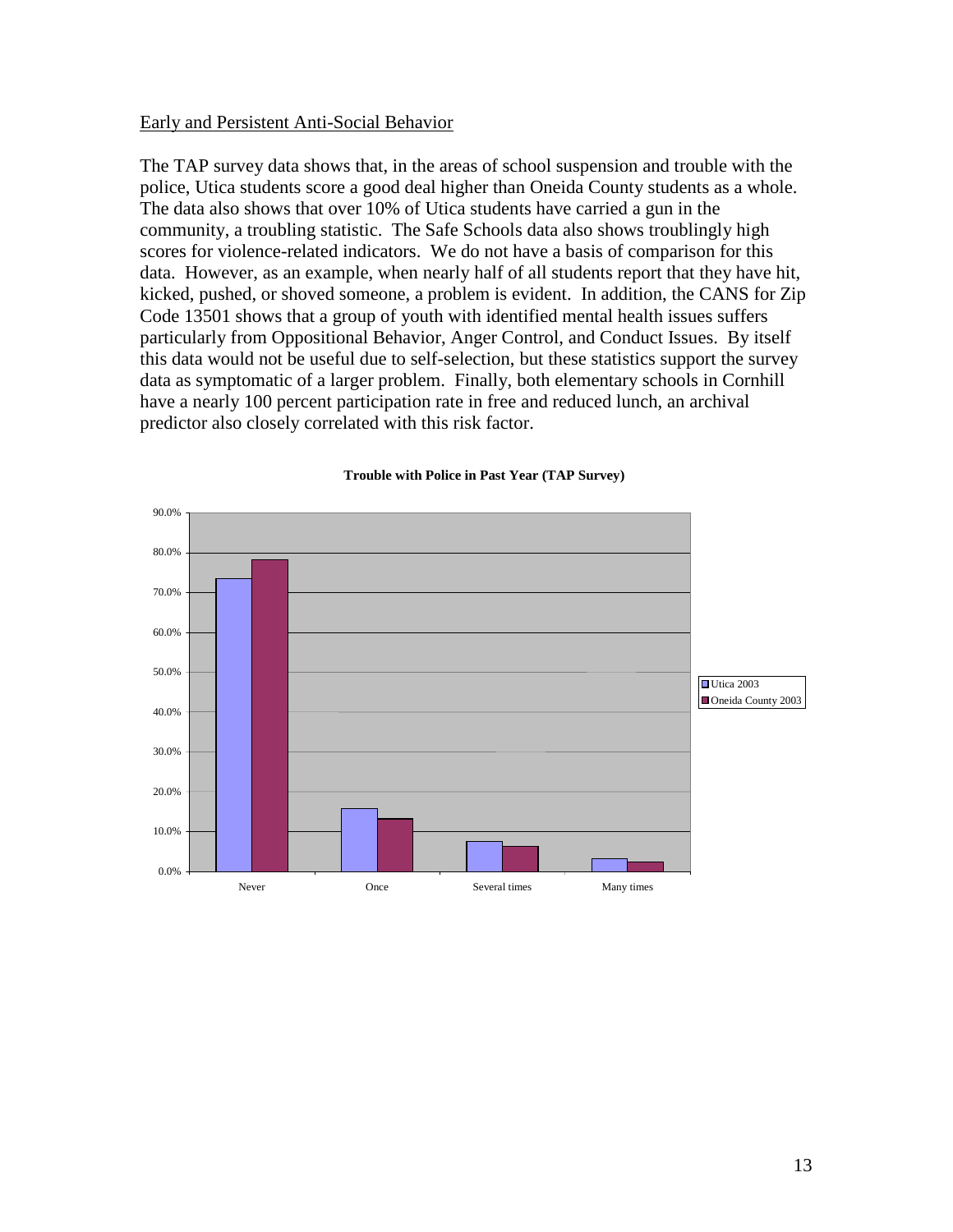#### **Suspended in Past Year (TAP Survey)**



### **Safe Schools Survey Responses for Antisocial Behavior Scale (2003)**

*How many times in the past 30 days have you:* 



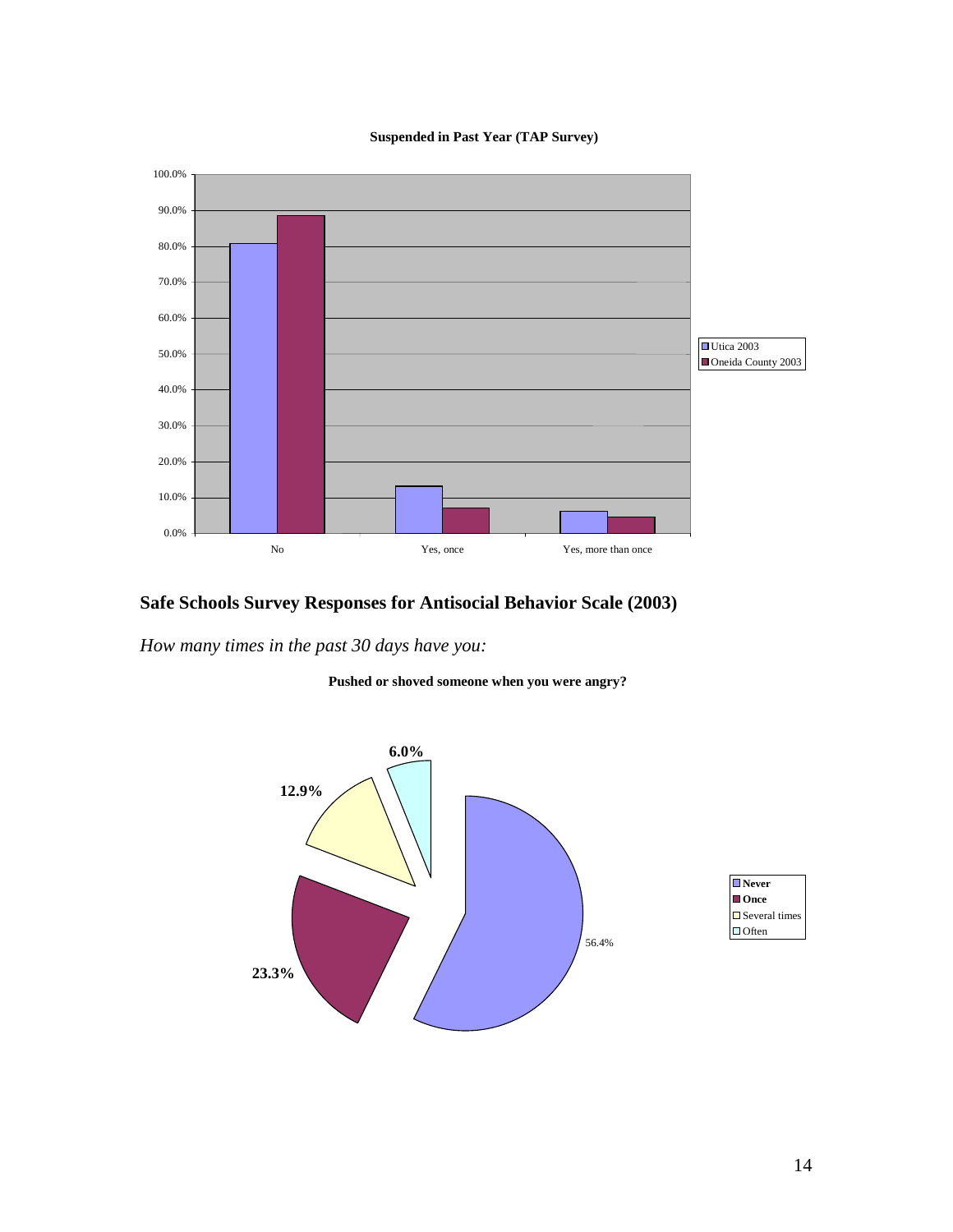



**Badly beaten somebody up?**



| $\blacksquare$ Never    |
|-------------------------|
| $\blacksquare$ Once     |
| $\square$ Several times |
| $\Box$ Often            |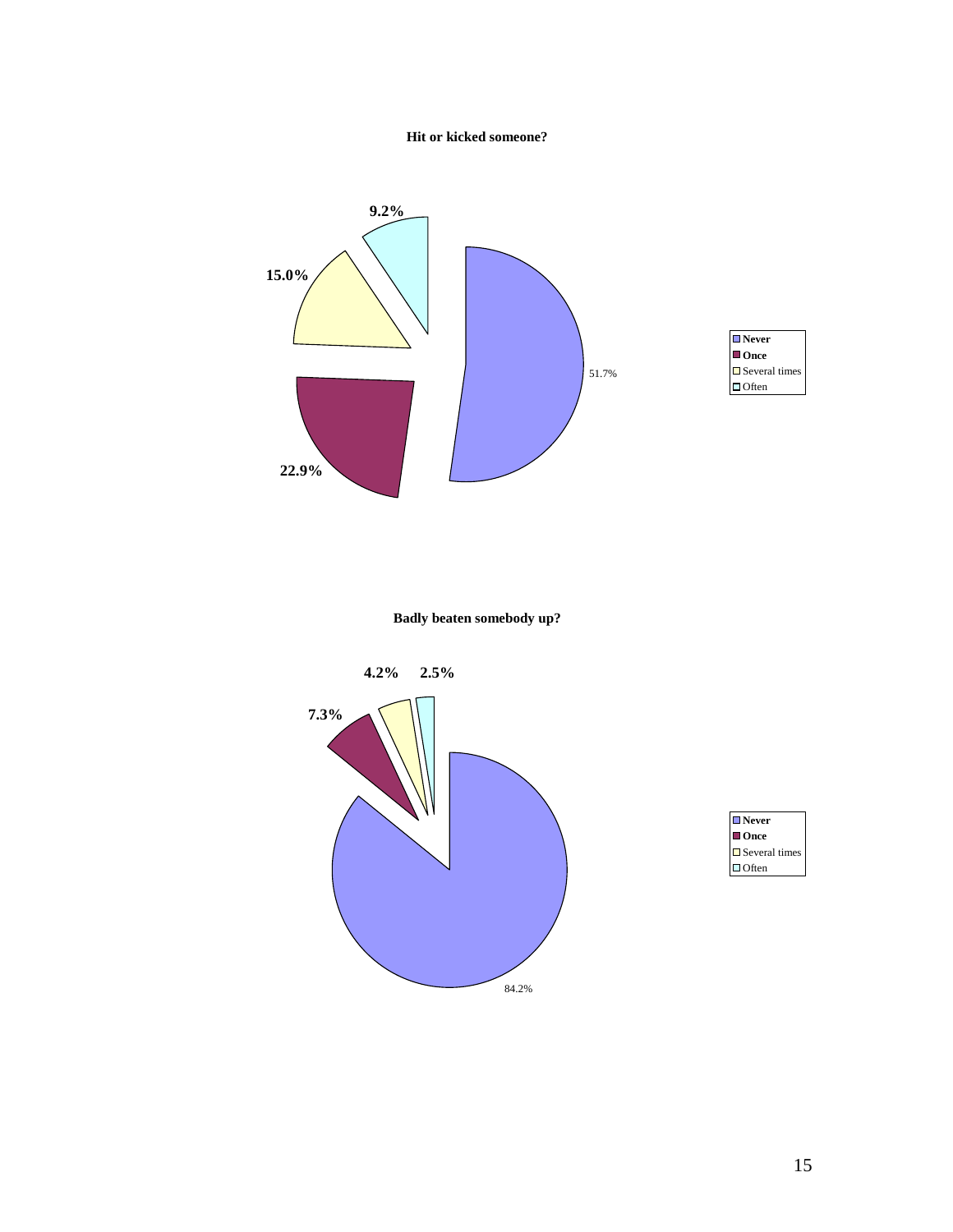**Threatened someone with a knife or sharp weapon?**





**Threatened someone with a gun?**





16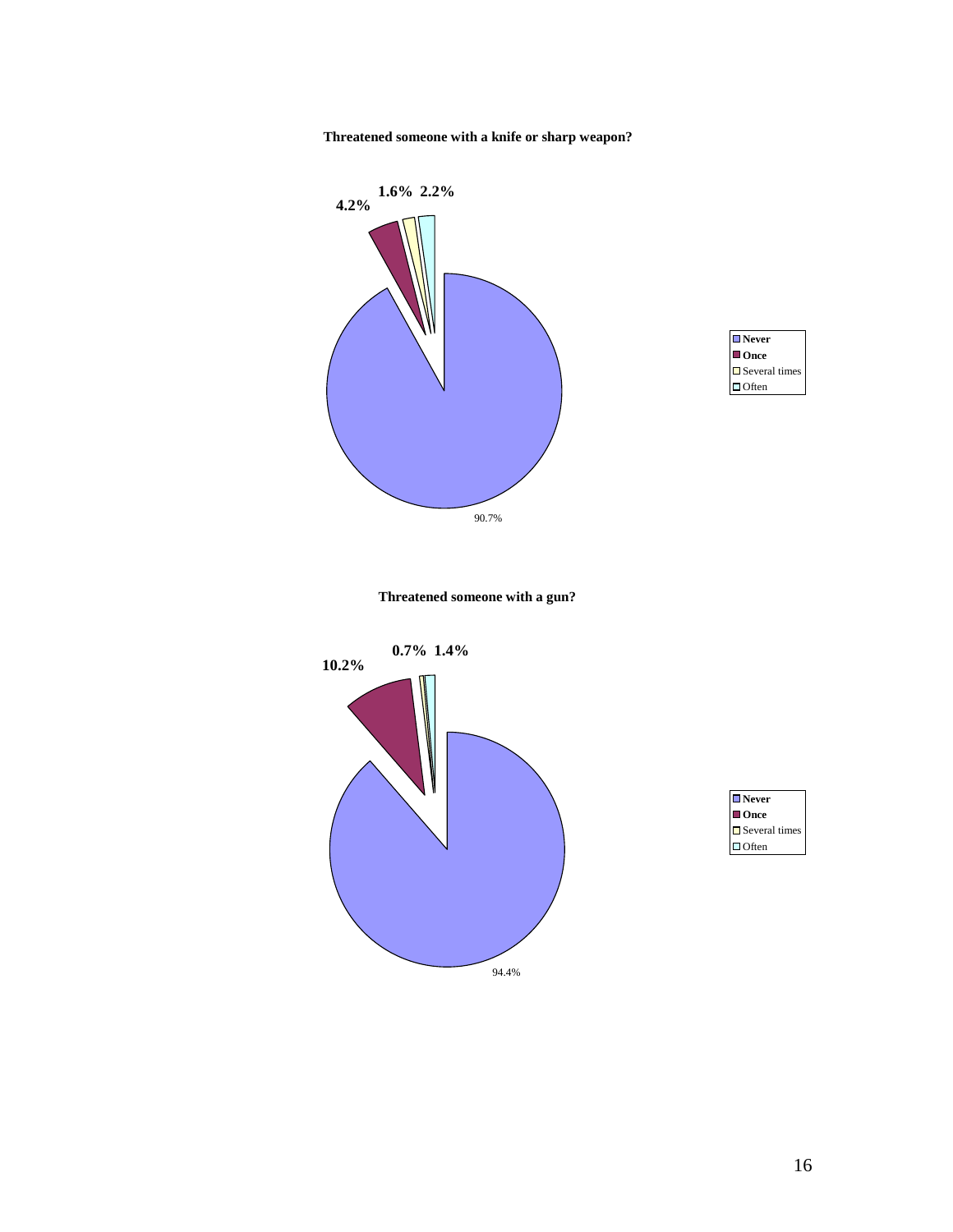#### **Been in a physical fight?**



| $\blacksquare$ Never |  |
|----------------------|--|
| l Once               |  |
| $\square$ 2-3 times  |  |
| $\Box$ 4-9 times     |  |
| $10+$ times          |  |

**Carried a weapon such as a gun, knife, or club?**



| $\blacksquare$ None   |
|-----------------------|
| One day               |
| $\square$ 2-3 days    |
| $\square$ 4-5 days    |
| $\blacksquare$ 6+days |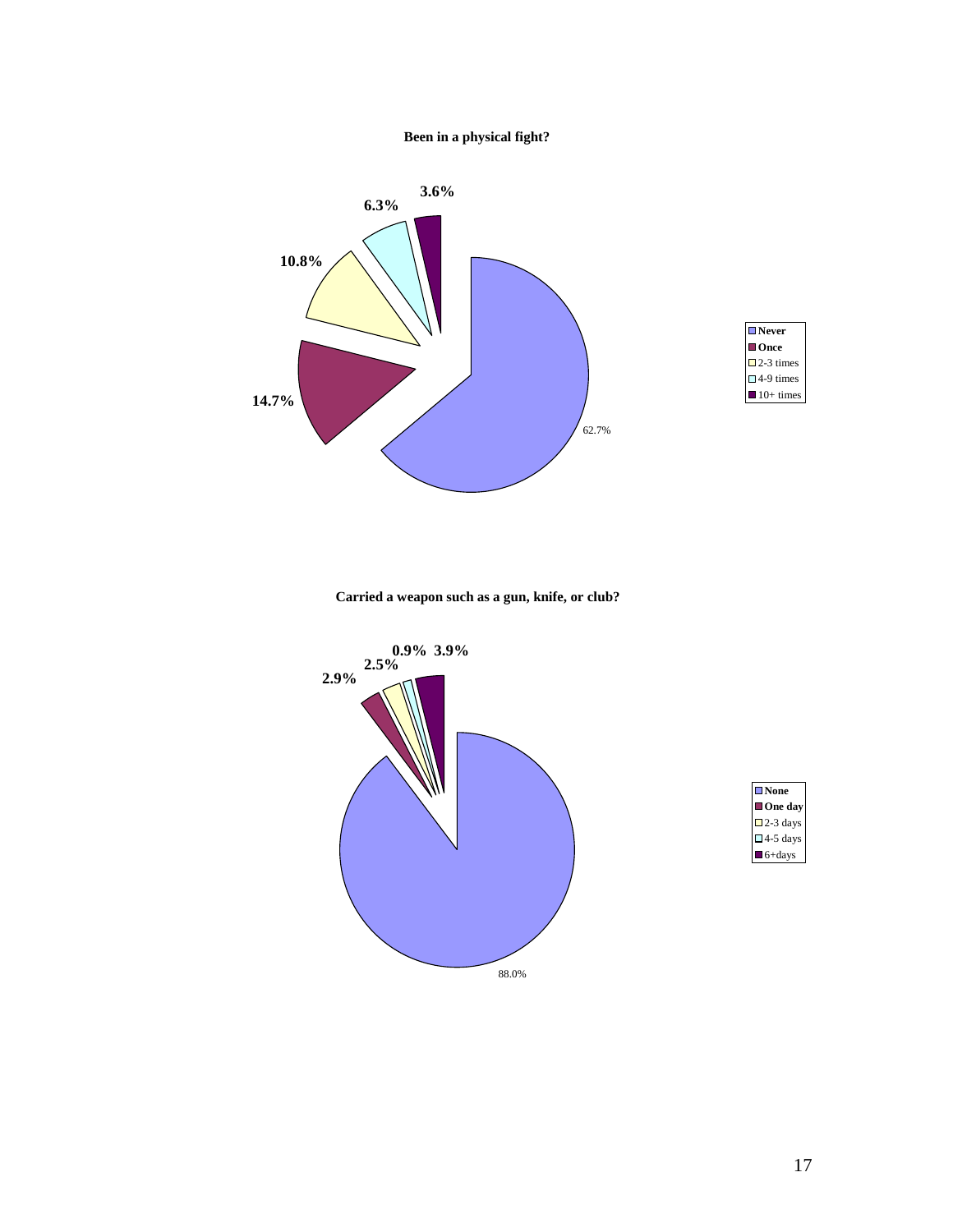### **CANS 2003 Related Data**

| <b>Oppositional Behavior</b> | 79.3% |
|------------------------------|-------|
| <b>Anger Control Issues</b>  | 69.8% |
| <b>Conduct Issues</b>        | 66.4% |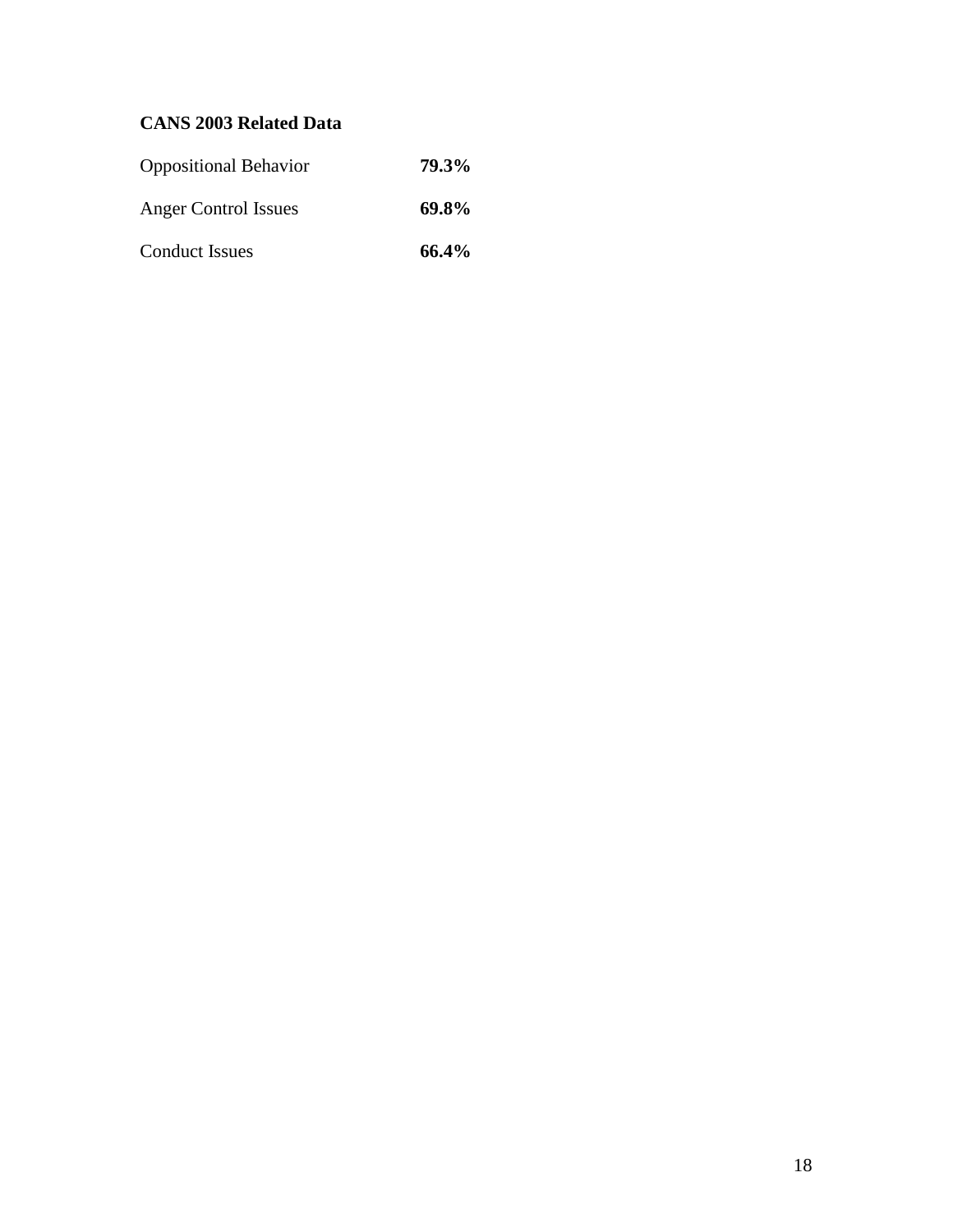### Conclusion

The findings presented in this report should act as a "road map" to help focus both grassroots and agency efforts to reduce risk and build protection for 12 to 18 year olds in Cornhill. In an era of increasing need and decreasing budgets, it is more important than ever for us to coordinate our efforts to get the most return on the investment of our scarce resources. The research behind the *Communities That Care* system has proven that by implementing tested, effective programs in the areas of Family Management Problems and Early and Persistent Anti-Social Behavior, we will impact all five of the youth problem behaviors. Cornhill boasts a large body of residents committed to positive change and several existing service providers and grassroots groups that are wellequipped to deliver interventions in these two areas. By ensuring that these two groups work in a unified fashion within this framework, we can be assured of positive, measurable results in the years to come.

The prioritized risk and protective factors, coupled with current neighborhood initiatives, suggest several next steps for the *Communities That Care* process. The next step in the model is a comprehensive resident-led assessment of community resources, a task that will make clear our capacity to implement our intervention strategies. To ensure a true community-wide implementation, the Community Board needs to nurture and strengthen relationships with local providers of youth and family services, such as JCTOD Outreach, Utica Safe Schools/Healthy Students, the Cosmopolitan Community Center, and others. We must avoid the divisiveness and parochial mentality that often derails communitywide efforts, leaving them as projects for only a small group. When the time comes to draft a Community Action Plan, the Community Board must devote a large amount of energy to engaging as many residents as possible from many diverse groups to develop a sense of true community ownership. Finally, the Community Board should continue in its role as a neutral facilitator of communication, collaboration, and the generation of new ideas. We must support as many efforts as possible in the neighborhood to build up a strong base of protective factors. There are several already underway in the neighborhood that have great promise to engage our youth and provide them the opportunities, skills, and recognition that they crave.

Finally, though the community assessment process, we learned of several gaps in our local data. We suggest that future versions of the TAP and Safe Schools surveys be modified to include measurements of attitudes and peer effects, two strong researchbased predictors of high risk. The perception that handguns are easily available, for example, can lead to increased community disorganization and decreased neighborhood attachment, which in turn are shown to lead to increased delinquency, substance abuse, and violence. Including such measures in future surveys would help us better understand the root causes of problem behaviors before they manifest themselves.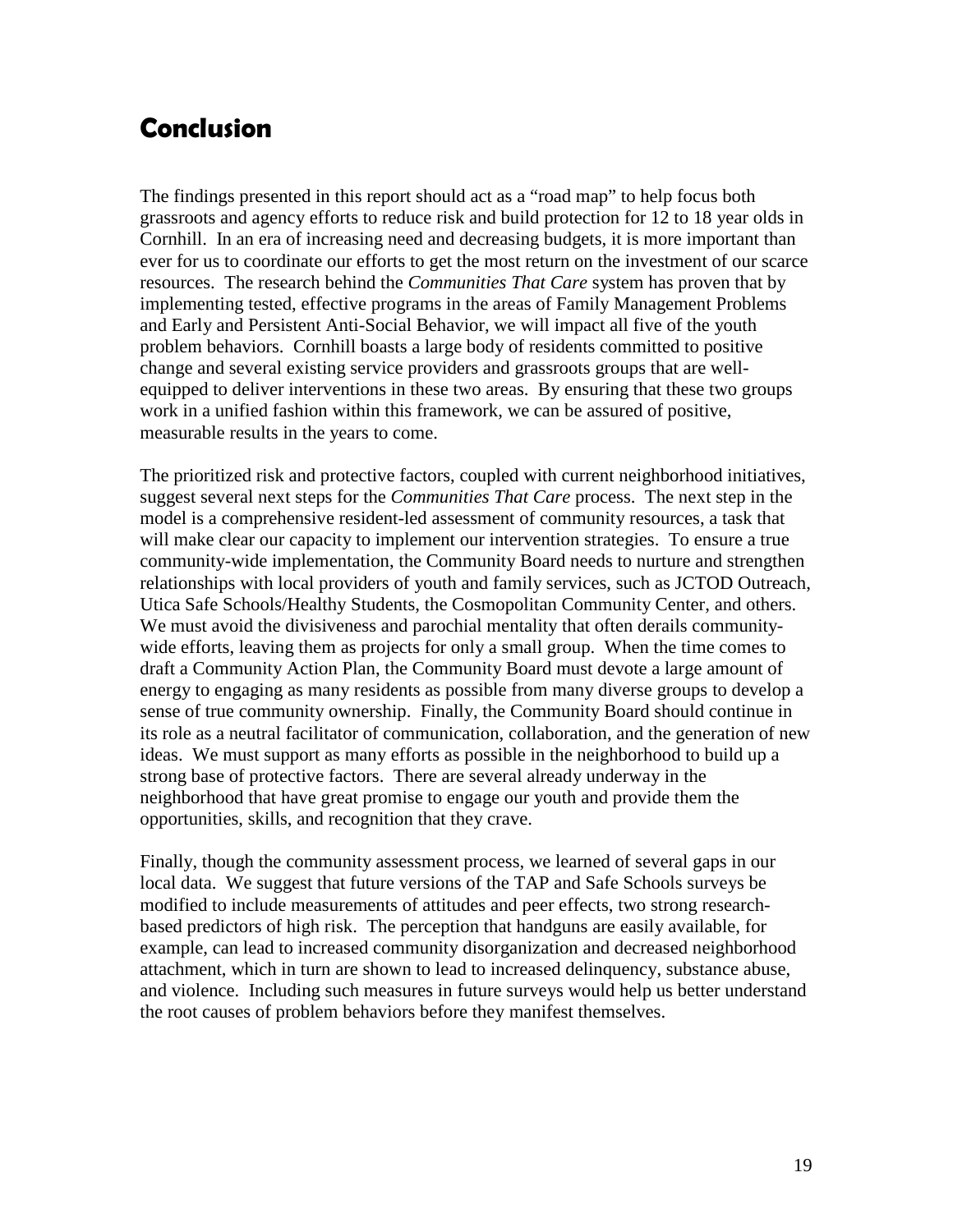# Appendix: Survey Item Cross-Comparison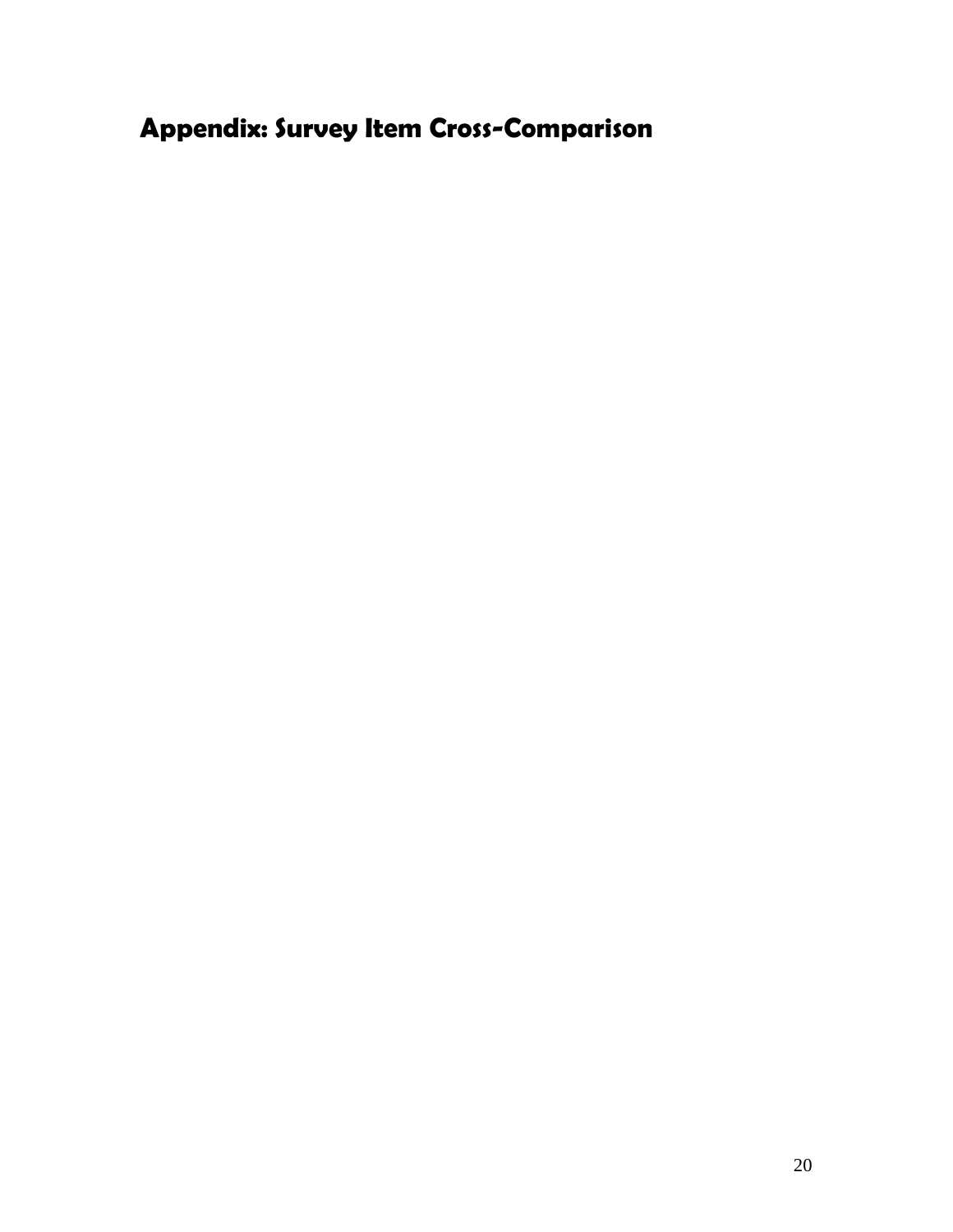| Community<br><b>Domain Risk</b><br><b>Factors</b> | <b>CTC Survey</b>                                  | <b>TAP (School District-Level)</b><br>Page #s are in parentheses | SS/HS-SSA (Form B)<br>Sec. 2-6 is School-Level Data<br>Sec. 7 is Neighborhood-Level Data<br>Page #s are in parentheses |
|---------------------------------------------------|----------------------------------------------------|------------------------------------------------------------------|------------------------------------------------------------------------------------------------------------------------|
|                                                   |                                                    |                                                                  |                                                                                                                        |
| Availability of                                   |                                                    |                                                                  |                                                                                                                        |
| Drugs,                                            |                                                    |                                                                  |                                                                                                                        |
| Availability of                                   |                                                    |                                                                  |                                                                                                                        |
| Firearms (2 Risk                                  |                                                    |                                                                  |                                                                                                                        |
| Factors)                                          |                                                    |                                                                  |                                                                                                                        |
| Scale: Perceived                                  | If you wanted to get some beer, wine, or hard      | Q25 (p.8) During the past 30 days, how did you                   | Q3.5 (p.7) During the past 30 days, the last time                                                                      |
| Availability of                                   | liquor, how easy would it be for your to get some? | usually get your own cigariettes? Q33 (p.11)                     | you carried a handgun, from where did you get                                                                          |
| Drugs and                                         | Same questions for: Cigarettes, marijuana, "a drug | Where did you get the alcohol that you drink?                    | the handgun?                                                                                                           |
| Handguns                                          | like cocaine, LSD, or amphetamines," and           | Q38 (p.13) Where did you obtain marijuana?                       | Q7.7d (p.15) I have seen people selling drugs in                                                                       |
|                                                   | handguns.                                          | Q127(p.38) How easy would it be for you to get a                 | my neighborhood. (yes/no/don't know)                                                                                   |
|                                                   |                                                    | gun?                                                             |                                                                                                                        |
| <b>Community Laws</b>                             |                                                    |                                                                  |                                                                                                                        |
| and Norms                                         |                                                    |                                                                  |                                                                                                                        |
| Favorable                                         |                                                    |                                                                  |                                                                                                                        |
| <b>Toward Drug</b>                                |                                                    |                                                                  |                                                                                                                        |
| Use, Firearms,                                    |                                                    |                                                                  |                                                                                                                        |
| and Crime                                         |                                                    |                                                                  |                                                                                                                        |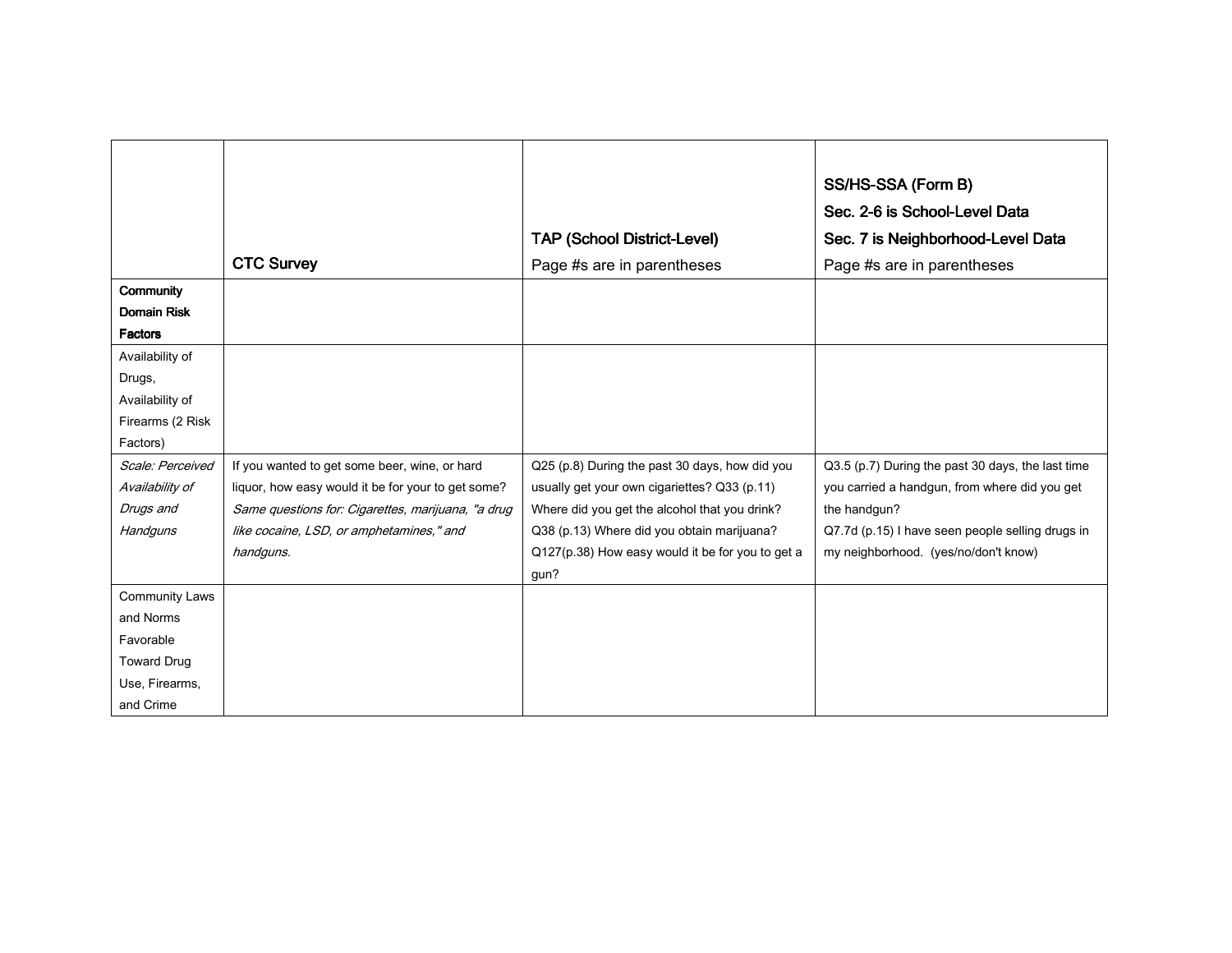| Scale: Laws and   | How wrong would most adults in your                 | Not measured or not used | Not measured or not used                           |
|-------------------|-----------------------------------------------------|--------------------------|----------------------------------------------------|
| Norms Favorable   | neighborhood think it was for kids your age. To use |                          |                                                    |
| to Drug Use and   | marijuana; to drink alcohol; to smoke cigarettes.   |                          |                                                    |
| Handguns          | If a kid drank some beer, wine, or hard liquor (for |                          |                                                    |
|                   | example, vodka, whiskey, or gin) in your            |                          |                                                    |
|                   | neighborhood would he or she be caught by the       |                          |                                                    |
|                   | police? Same questions for smoking marijuana        |                          |                                                    |
|                   | and carrying a handgun.                             |                          |                                                    |
| Media Portrayals  | Not measured                                        | Not measured or not used | Not measured or not used                           |
| of Violence (Risk |                                                     |                          |                                                    |
| Factor and        |                                                     |                          |                                                    |
| Scale)            |                                                     |                          |                                                    |
| Transitions and   |                                                     |                          |                                                    |
| Mobility          |                                                     |                          |                                                    |
| Scale: Personal   | Have you changed homes in the past year? How        | Not measured or not used | Q7.7g (p.15) People move in and out a lot in my    |
| Transitions and   | many times have you changed homes since             |                          | neighborhood. (yes/no/don't know)                  |
| Mobility          | kindergarten? Have you changed schools in the       |                          |                                                    |
|                   | past year? How many times have you changed          |                          |                                                    |
|                   | schools since kindergarten?                         |                          |                                                    |
| Low               |                                                     |                          |                                                    |
| Neighborhood      |                                                     |                          |                                                    |
| Attachment and    |                                                     |                          |                                                    |
| Community         |                                                     |                          |                                                    |
| Disorganization   |                                                     |                          |                                                    |
| Scale: Low        | I'd like to get out of my neighborhood. I like my   | Not measured or not used | Q7.8a (p.16) / feel safe in my neighborhood. After |
| Neighborhood      | neighborhood. If I had to move, I would miss the    |                          | school. Q7.8b (p.16) After dark. Q7.8c (p.16)On    |
| Attachment        | neighborhood I now live in. (yes/no scale)          |                          | weekends. (yes/no/don't know)                      |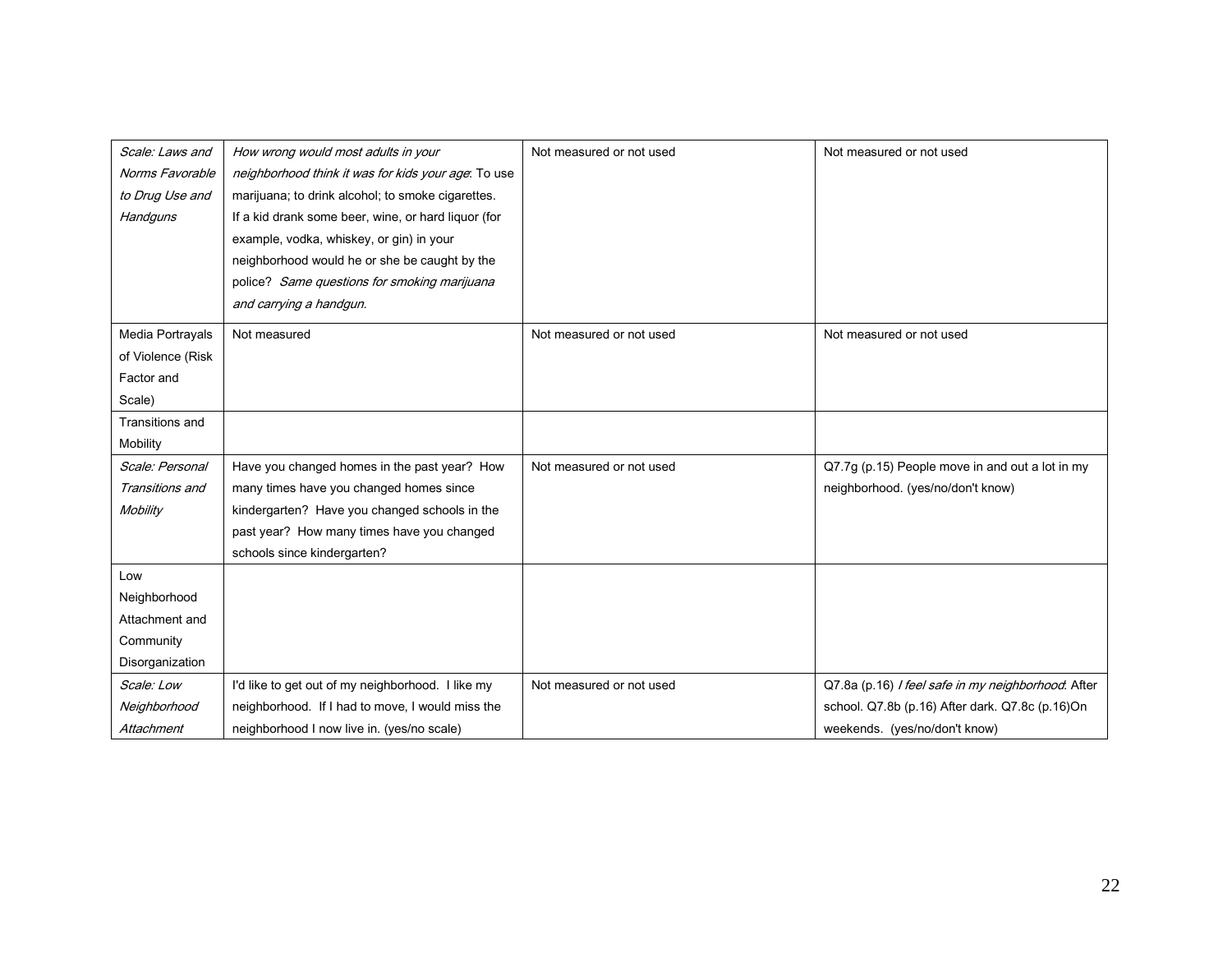| Scale:<br>Q63 (p.20) Gang activities are a problem in my<br>How much do each of the following statements<br>Q7.7a (p.15) I heard gunshots in my<br>neighborhood. (agree/disagree scale)<br>Community<br>describe your neighborhood. Crime and/or drug<br>neighborhood. (yes/no/don't know) Q7.7b (p.15) I<br>selling; fights; lots of empty buildings; graffiti<br>Disorganization<br>have seen people shoot a gun in my<br>neighborhood. (yes/no/don't know) Q7.7c (p.15) I |
|------------------------------------------------------------------------------------------------------------------------------------------------------------------------------------------------------------------------------------------------------------------------------------------------------------------------------------------------------------------------------------------------------------------------------------------------------------------------------|
|                                                                                                                                                                                                                                                                                                                                                                                                                                                                              |
|                                                                                                                                                                                                                                                                                                                                                                                                                                                                              |
|                                                                                                                                                                                                                                                                                                                                                                                                                                                                              |
| have seen people get physically attacked or                                                                                                                                                                                                                                                                                                                                                                                                                                  |
| robbed in my neighborhood (yes/no/don't know)                                                                                                                                                                                                                                                                                                                                                                                                                                |
| Q7.7h (p.15) In my neighborhood, there are kids                                                                                                                                                                                                                                                                                                                                                                                                                              |
| who want to join gangs. (yes/no/don't know)                                                                                                                                                                                                                                                                                                                                                                                                                                  |
| Q7.7i (p.15) There are gangs that fight with each                                                                                                                                                                                                                                                                                                                                                                                                                            |
| other in my neighborhood. (yes/no/don't know)                                                                                                                                                                                                                                                                                                                                                                                                                                |
| Extreme<br>Not measured<br>Not measured or not used<br>Not measured or not used                                                                                                                                                                                                                                                                                                                                                                                              |
| Economic                                                                                                                                                                                                                                                                                                                                                                                                                                                                     |
| Deprivation (Risk                                                                                                                                                                                                                                                                                                                                                                                                                                                            |
| Factor and                                                                                                                                                                                                                                                                                                                                                                                                                                                                   |
| Scale)                                                                                                                                                                                                                                                                                                                                                                                                                                                                       |
| Racism (Risk<br>Not measured<br>Not measured or not used<br>Q7.12c and d (p.16) Have you been assaulted,                                                                                                                                                                                                                                                                                                                                                                     |
| Factor and<br>threatened, or harassed during the last year/12                                                                                                                                                                                                                                                                                                                                                                                                                |
| months because of your race or because of your<br>Scale; added,                                                                                                                                                                                                                                                                                                                                                                                                              |
| not part of CTC<br>ethnicity or national origin?                                                                                                                                                                                                                                                                                                                                                                                                                             |
| model)                                                                                                                                                                                                                                                                                                                                                                                                                                                                       |
| Community                                                                                                                                                                                                                                                                                                                                                                                                                                                                    |
| Domain                                                                                                                                                                                                                                                                                                                                                                                                                                                                       |
| <b>Protective Factor</b>                                                                                                                                                                                                                                                                                                                                                                                                                                                     |
| <b>Scales</b>                                                                                                                                                                                                                                                                                                                                                                                                                                                                |
| Scale:<br>There are lots of adults in my neighborhood I could<br>Q61 (p.19) In my community there are<br>Q7.7j (p.15) In my neighborhood: There are                                                                                                                                                                                                                                                                                                                          |
| talk to about something important (yes/no scale).<br>things for me to do after school. (yes/no/don't<br>Community<br>opportunities for kids my age to earn money and                                                                                                                                                                                                                                                                                                         |
| find a job. (agree/disagree scale)<br>Which of the following is available in your<br>know) Q7.7k (p.15) There are things for me to do<br>Opportunities for                                                                                                                                                                                                                                                                                                                   |
| Prosocial<br>after dinner-time (6:00PM). (yes/no/don't know)<br>neighborhood? (Sports teams, scouting, boys and                                                                                                                                                                                                                                                                                                                                                              |
| Involvement<br>Q7.7l (p.15) There are things for me to do on the<br>girls clubs, 4-H clubs, service clubs)                                                                                                                                                                                                                                                                                                                                                                   |
| weekend. (yes/no/don't know)                                                                                                                                                                                                                                                                                                                                                                                                                                                 |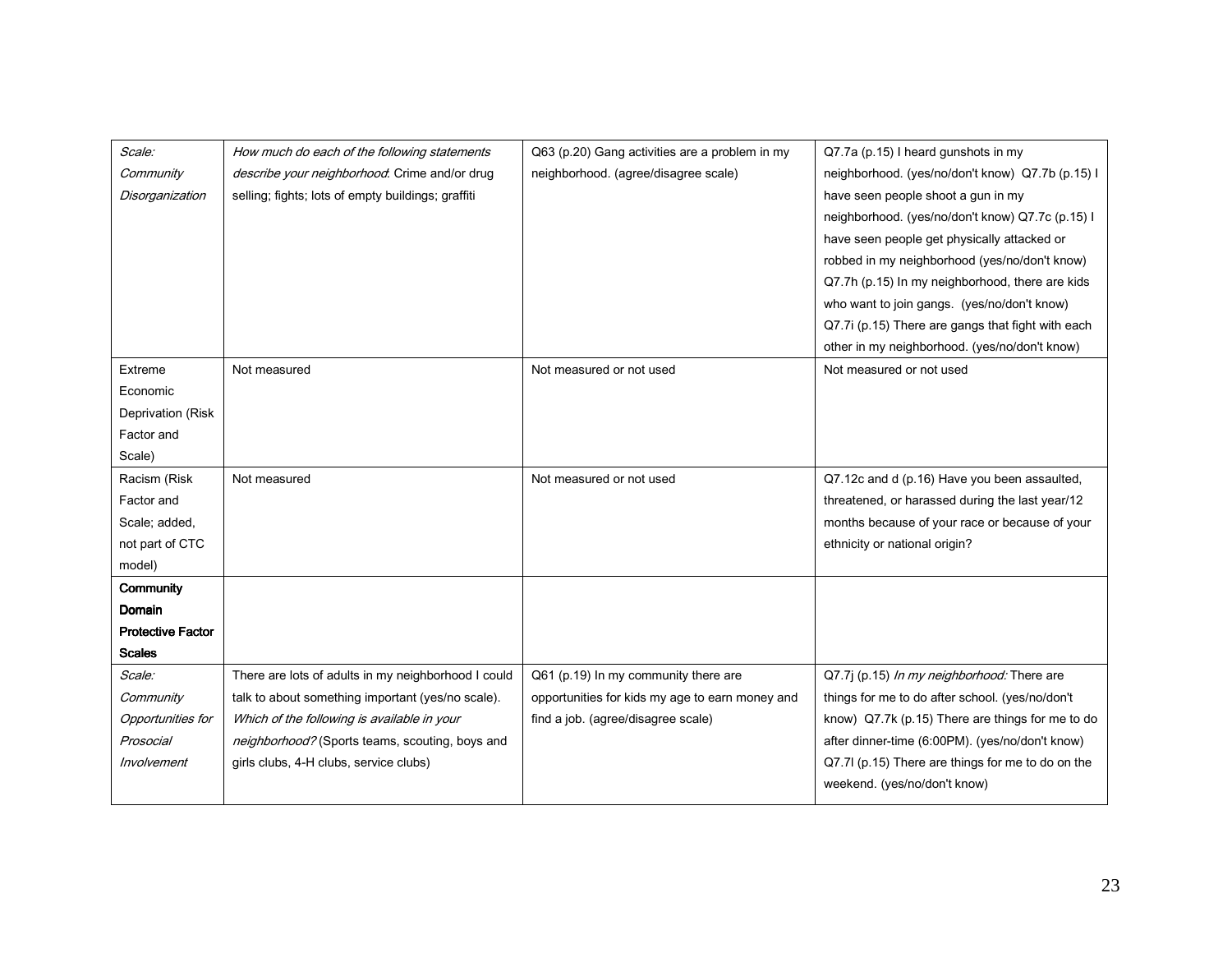| Scale:               | Neighbors notice when I am doing a good job and    | Not measured or not used                        | Q7.8d (p.16) There are adults (not my parents) |
|----------------------|----------------------------------------------------|-------------------------------------------------|------------------------------------------------|
| Community            | let me know. (yes/no scale)                        |                                                 | who live in my neighborhood and who know me    |
| Rewards for          | There are people in my neighborhood who            |                                                 | and care about me. (yes/no/don't know)         |
| Prosocial            | encourage me to do my best. People in my           |                                                 |                                                |
| Involvement          | neighborhood are proud of me when I do             |                                                 |                                                |
|                      | something well. (yes/no scale)                     |                                                 |                                                |
| <b>Family Domain</b> |                                                    |                                                 |                                                |
| <b>Risk Factors</b>  |                                                    |                                                 |                                                |
| Family History of    |                                                    |                                                 |                                                |
| the Problem          |                                                    |                                                 |                                                |
| Behavior             |                                                    |                                                 |                                                |
| Scale: Family        | Has anyone in your family ever had a severe        | Q13 (p.5) How much do you worry that your       | Not measured or not used                       |
| History of           | alcohol or drug problem? Have any of your          | parents drink or use drugs? Q122 (p.37) In your |                                                |
| Antisocial           | brothers and sisters drunk beer, wine or hard      | family in the past 12 months, has there been a  |                                                |
| Behavior             | liquor? Smoked marijuana? Smoked cigarettes?       | family member (other than yourself) arrested or |                                                |
|                      | Taken a handgun to school? Been suspended or       | charged with a crime?                           |                                                |
|                      | expelled from school? About how many adults        |                                                 |                                                |
|                      | have you known personally who in the past year     |                                                 |                                                |
|                      | have: Used marijuana, crack, cocaine, or other     |                                                 |                                                |
|                      | drugs? Sold or dealt drugs? Done other things that |                                                 |                                                |
|                      | could get them in trouble with the police like     |                                                 |                                                |
|                      | stealing, selling stolen goods, mugging or         |                                                 |                                                |
|                      | assaulting others, etc.? Gotten drunk or high?     |                                                 |                                                |
| Family               |                                                    |                                                 |                                                |
| Management           |                                                    |                                                 |                                                |
| Problems             |                                                    |                                                 |                                                |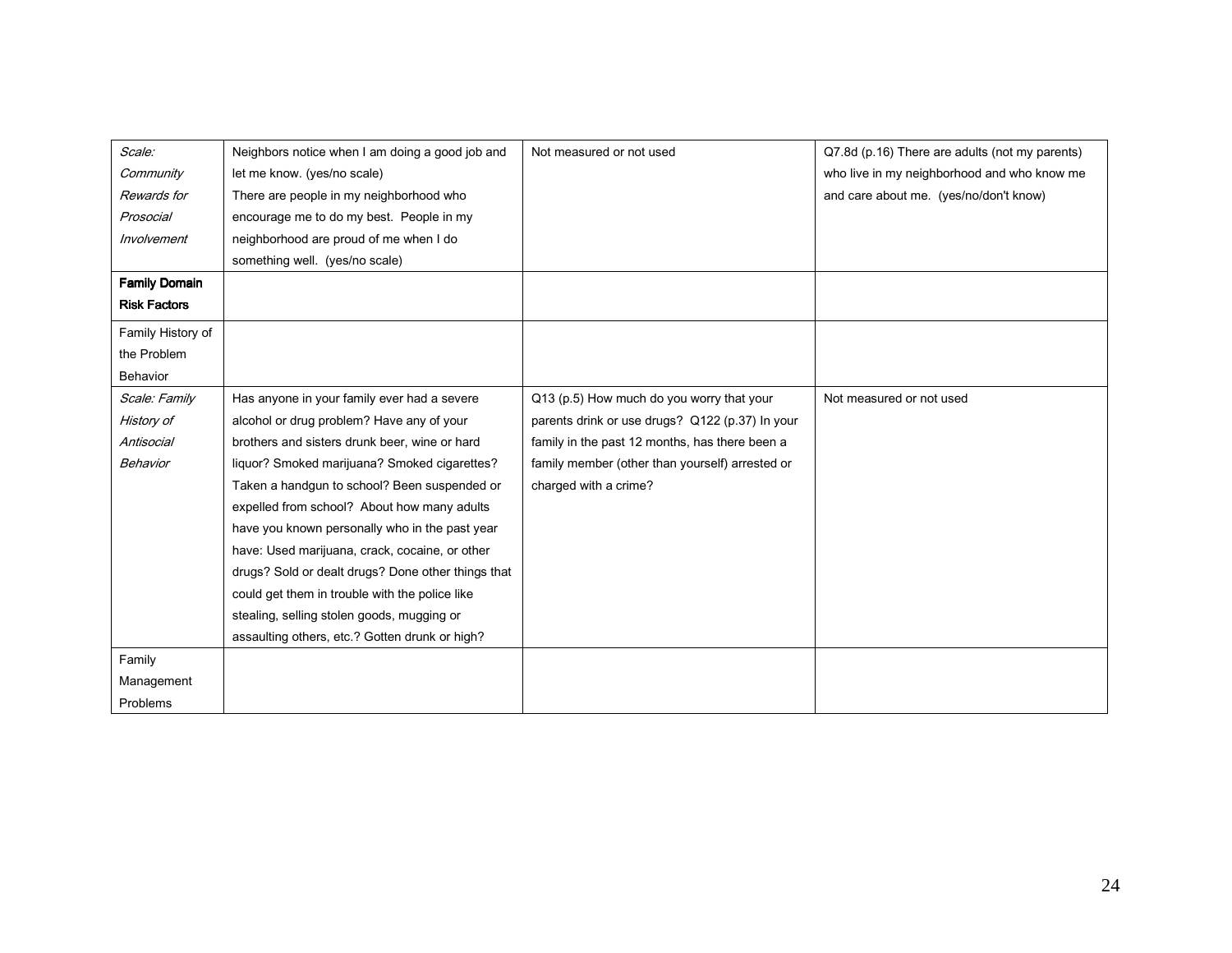| Scale: Poor              | My parents ask if I've gotten my homework done.     | Q74 (p.23) My parents set clear rules for me to    | Not measured or not used |
|--------------------------|-----------------------------------------------------|----------------------------------------------------|--------------------------|
| Family                   | My parents want me to call if I'm going to be late  | follow. Q76 (p.23) My parents expect me to call if |                          |
| Supervision              | getting home. Would your parents know if you did    | I am not at home. Q77 (p.24) My parents know       |                          |
|                          | not come home on time? When I am not at home,       | my friends. Q78 (p.24) My parents usually know     |                          |
|                          | one of my parents knows where I am and who I am     | what I am doing after school. Q79 (p.24) My        |                          |
|                          | with. The rules in my family are clear. My family   | parents usually know where I'm going when I go     |                          |
|                          | has clear rules about alcohol and drug use. (yes/no | out. Q81 (p.25) My parents are interested and      |                          |
|                          | scale)                                              | encourage me in my schoolwork. (agree/disagree     |                          |
|                          |                                                     | scale)                                             |                          |
| Scale: Poor              | If you drank some beer or wine or liquor without    | Q75 (p.23) My parents discipline or punish me      | Not measured or not used |
| <b>Family Discipline</b> | your parents' permission, would you be caught by    | when I break the rules. (agree/disagree scale)     |                          |
|                          | your parents? If you skipped school, would you be   |                                                    |                          |
|                          | caught by your parents? If you carried a handgun    |                                                    |                          |
|                          | without your parents' permission, would you be      |                                                    |                          |
|                          | caught by your parents? (yes/no scale)              |                                                    |                          |
| <b>Family Conflict</b>   | People in my family often insult or yell at each    | Q11 (p.4) How much do you worry about. Getting     | Not measured or not used |
| (Risk Factor and         | other. People in my family have serious             | along with your parents at home? Q12 (p.5) How     |                          |
| Scale)                   | arguments. We argue about the same things in my     | well your parents get along with each other? Q15   |                          |
|                          | family over and over. (yes/no scale)                | (p.5) That someone at home will be physically      |                          |
|                          |                                                     | hurt by another person at home? Q72 (p.22) I       |                          |
|                          |                                                     | feel safe in my home (agree/disagree scale).       |                          |
| Favorable                |                                                     |                                                    |                          |
| Parental                 |                                                     |                                                    |                          |
| Attitudes and            |                                                     |                                                    |                          |
| Involvement in           |                                                     |                                                    |                          |
| the Problem              |                                                     |                                                    |                          |
| Behavior                 |                                                     |                                                    |                          |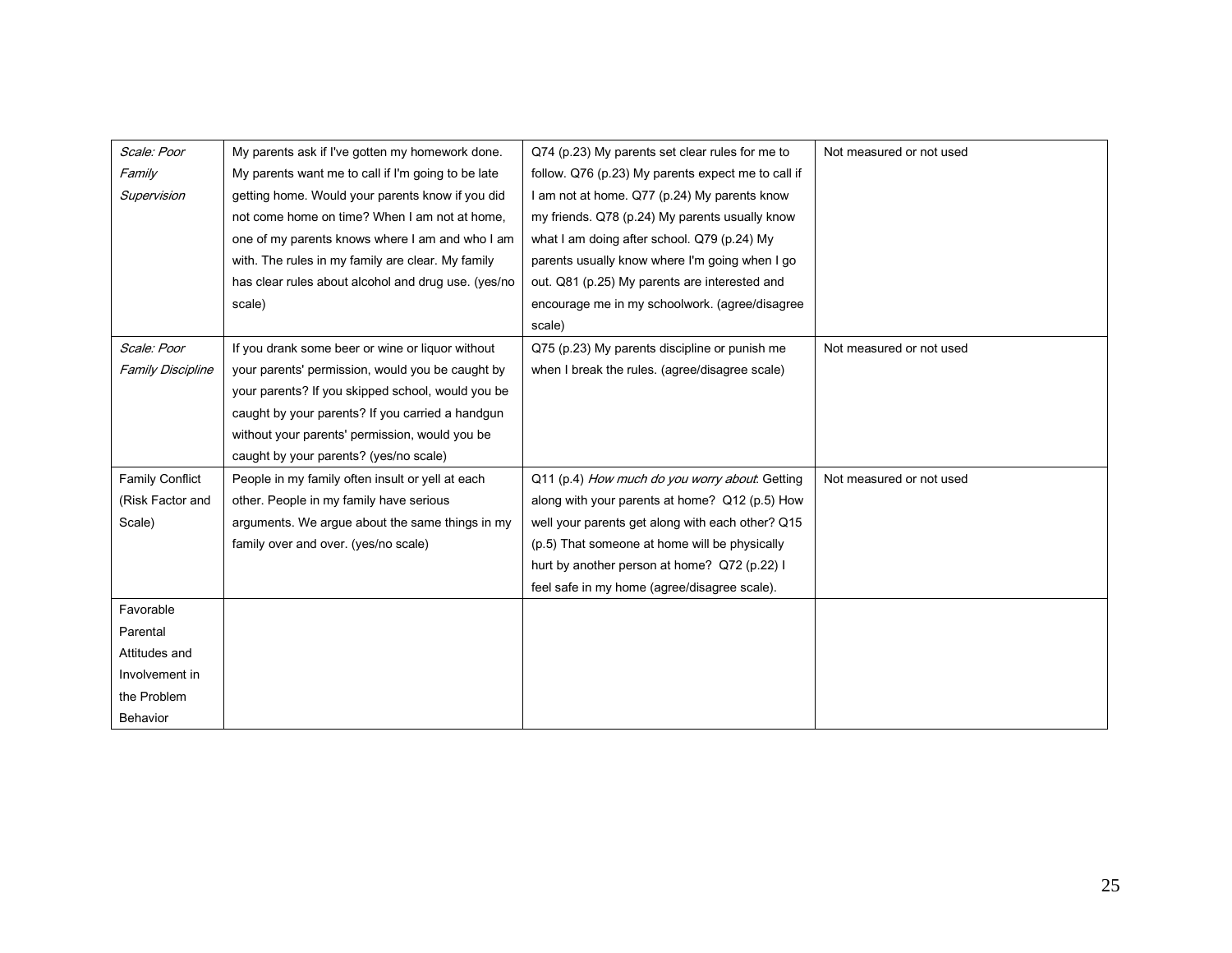| Scale: Parental          | How wrong do your parents feel it would be for you    | Not measured or not used                             | Not measured or not used                        |
|--------------------------|-------------------------------------------------------|------------------------------------------------------|-------------------------------------------------|
| <b>Attitudes</b>         | to: drink beer, wine or hard liquor regularly? Smoke  |                                                      |                                                 |
| Favorable                | cigarettes? Smoke marijuana?                          |                                                      |                                                 |
| Toward ATOD              |                                                       |                                                      |                                                 |
| Use                      |                                                       |                                                      |                                                 |
| Scale: Parental          | How wrong do your parents feel it would be for you    | Not measured or not used                             | Not measured or not used                        |
| <b>Attitudes</b>         |                                                       |                                                      |                                                 |
|                          | to: steal anything worth more than \$5? Draw graffiti |                                                      |                                                 |
| Favorable                | or write things or draw pictures on buildings? Pick   |                                                      |                                                 |
| Toward                   | a fight with someone?                                 |                                                      |                                                 |
| Antisocial               |                                                       |                                                      |                                                 |
| Behavior                 |                                                       |                                                      |                                                 |
| <b>Family Domain</b>     |                                                       |                                                      |                                                 |
| <b>Protective Factor</b> |                                                       |                                                      |                                                 |
| <b>Scales</b>            |                                                       |                                                      |                                                 |
| Scale: Family            | Do you feel very close to your mother? Do you         | Q85 (p.26) About how many nights per week            | Q 6.4b (p.12) How much do you feel your parents |
| Attachment               | share your thoughts and feelings with your            | does my family sit down to dinner together?          | or quardians care about you?                    |
|                          | mother? Do you feel very close to your father? Do     |                                                      |                                                 |
|                          | you share your thoughts and feelings with your        |                                                      |                                                 |
|                          | father? (yes/no scale)                                |                                                      |                                                 |
| Scale: Family            | My parents give me lots of chances to do fun          | Q73 (p.23) I can turn to my parent/guardian if I     | Not measured or not used                        |
| Opportunities for        | things with them. My parents ask me what I think      | have a serious personal problem and need             |                                                 |
| Prosocial                | before most family decisions affecting me are         | someone to talk to (agree/disagree scale). Q84       |                                                 |
| Involvement              | made. If I had a personal problem, I could ask my     | (p.26) How often in the past year have you had a     |                                                 |
|                          | mom or dad for help. (yes/no scale)                   | talk with at least one parent or adult you live with |                                                 |
|                          |                                                       | about my family's history, faith and/or values?      |                                                 |
|                          |                                                       | Q139 (p.41) How much time do you spend in            |                                                 |
|                          |                                                       | doing fun things with your parents or family?        |                                                 |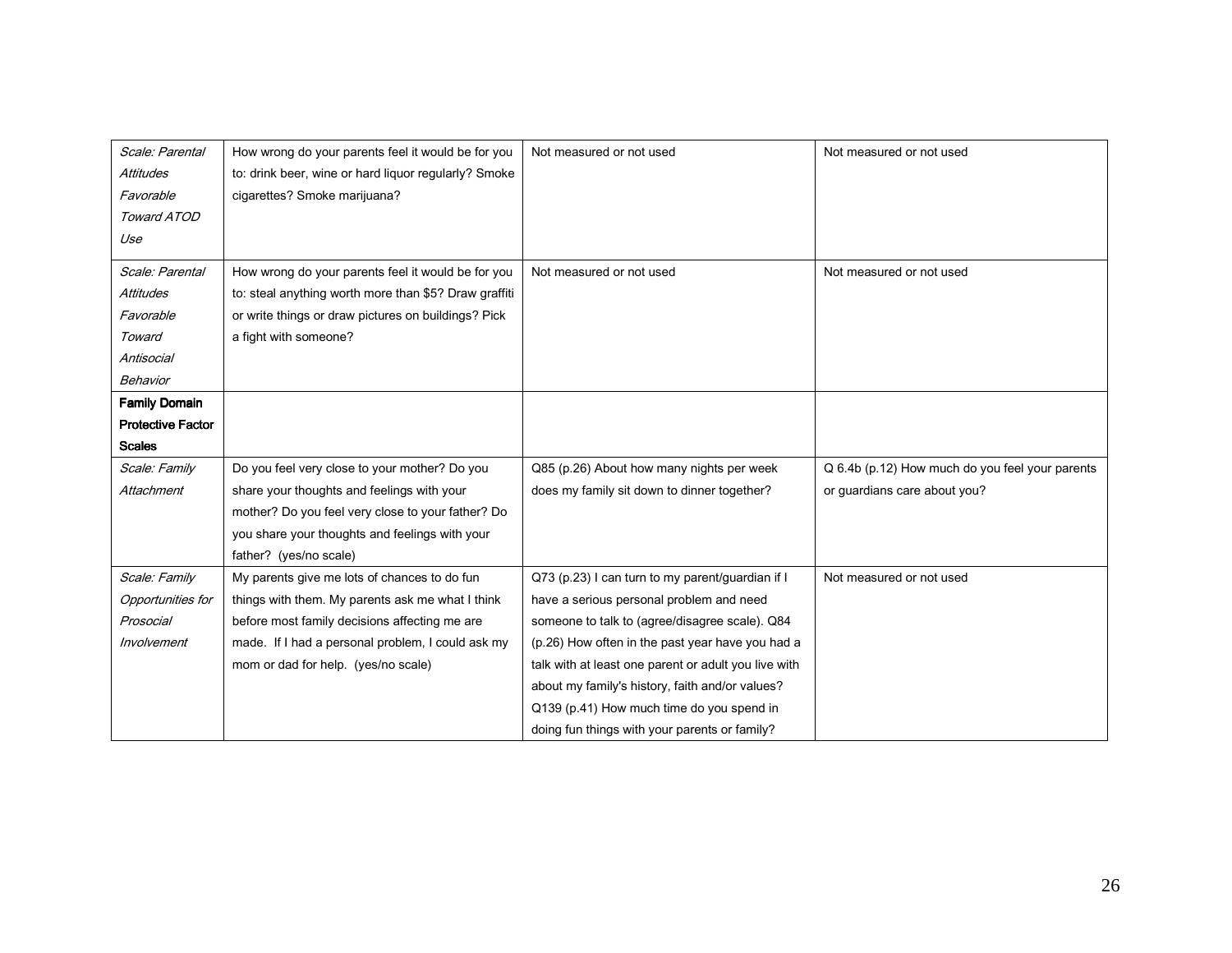| Scale: Family            | My parents notice when I am doing a good job and    | Q80 (p.24) From your point of view, indicate how | Not measured or not used |
|--------------------------|-----------------------------------------------------|--------------------------------------------------|--------------------------|
| Rewards for              | let me know about it. How often do your parents     | much this is true for you and a parent or adult  |                          |
| Prosocial                | tell you they're proud of you for something you've  | with whom you live. My parents care about me     |                          |
| Involvement              | done?                                               | and encourage me in my interests and activities. |                          |
|                          | Do you enjoy spending time with your mother? Do     |                                                  |                          |
|                          | you enjoy spending time with your father? (yes/no   |                                                  |                          |
|                          | scale)                                              |                                                  |                          |
| <b>School Domain</b>     |                                                     |                                                  |                          |
| <b>Risk Factors</b>      |                                                     |                                                  |                          |
| Academic Failure         |                                                     |                                                  |                          |
| Beginning in Late        |                                                     |                                                  |                          |
| Elementary               |                                                     |                                                  |                          |
| School                   |                                                     |                                                  |                          |
| Scale: Poor              | Putting them all together, what were your grades    |                                                  | Not measured or not used |
| Academic                 | like last year? Are your school grades better than  | Q55 (p.17) What grades do you usually get in     |                          |
| Performance              | the grades of most students in your class?          | school?                                          |                          |
|                          | How often do you feel that the school work you are  |                                                  | Not measured or not used |
|                          | assigned is meaningful and important? How           |                                                  |                          |
|                          | interesting are most of your courses to you? How    |                                                  |                          |
|                          | important do you think the things you are learning  |                                                  |                          |
|                          | in school are going to be for your later life? Now, | Q48 (p.16) I enjoy going to school               |                          |
|                          | thinking back over the past year in school, how     | (agree/disagree scale).                          |                          |
| Lack of                  | often did you: Enjoy being in school? Hate being    | Q57 (p.18) During the past 30 days, how many     |                          |
| Commitment               | in school? Try to do your best work in school?      | class                                            |                          |
| to School (Risk          | During the last four weeks how many whole days      | periods did you "cut" or skip?                   |                          |
| Factor and               | have you missed: Because of illness? Because        | Q131 (p.39) How many hours each week do you      |                          |
| Scale)                   | you skipped or "cut?" For other reasons?            | spend doing homework or studying?                |                          |
| <b>School Domain</b>     |                                                     |                                                  |                          |
| <b>Protective Factor</b> |                                                     |                                                  |                          |
| <b>Scales</b>            |                                                     |                                                  |                          |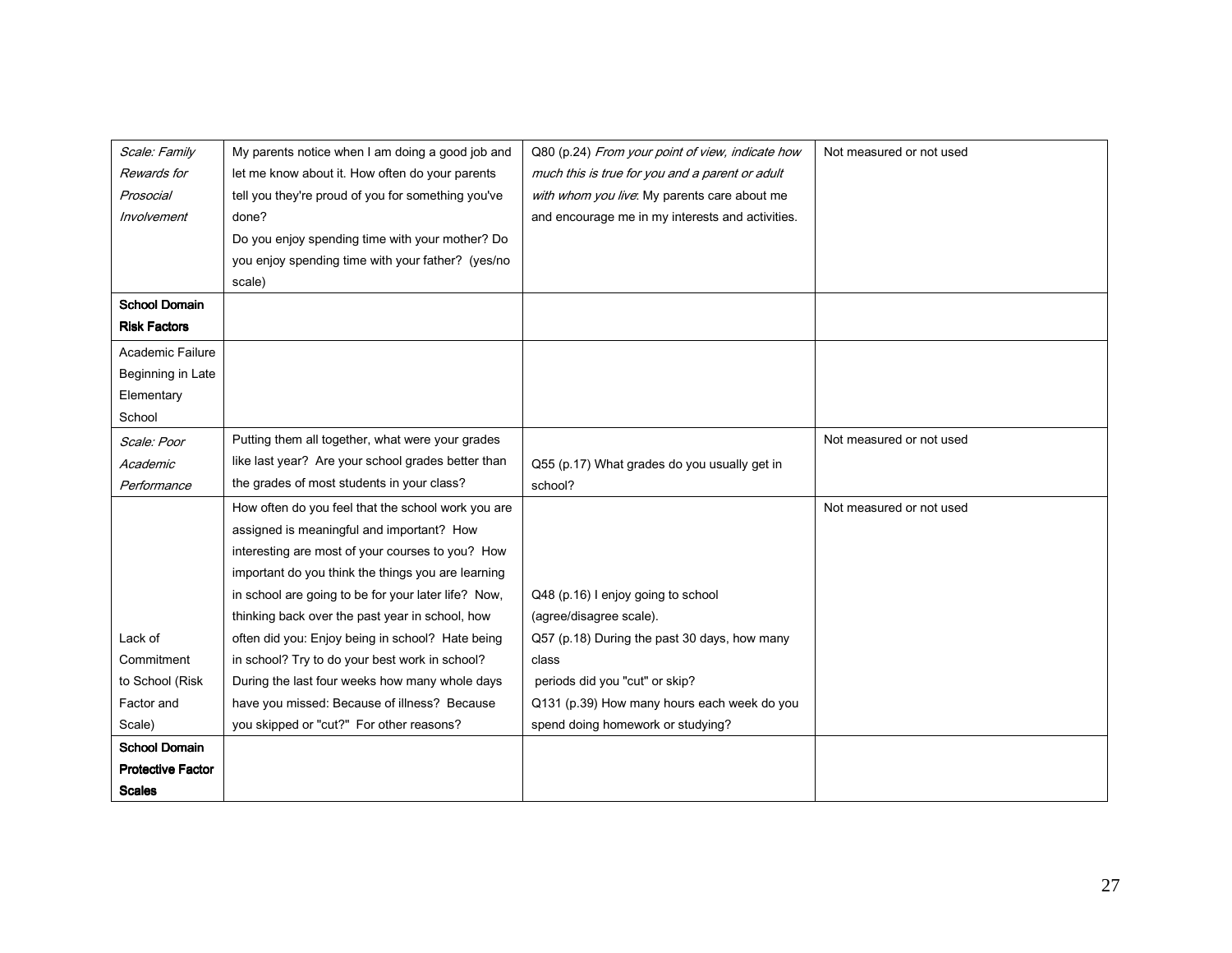|                                | In my school, students have lots of chances to help    | Not measured or not used            | Q6.1g (p.12) In my school, the opinions of the   |
|--------------------------------|--------------------------------------------------------|-------------------------------------|--------------------------------------------------|
|                                | decide things like class activities and rules. There   |                                     | students are listened to (agree/disagree scale). |
|                                | are lots of chances for students in my school to talk  |                                     |                                                  |
|                                | with a teacher one-on-one. Teachers ask me to          |                                     |                                                  |
|                                | work on special classroom projects. There are lots     |                                     |                                                  |
| Scale: School                  | of chances for students in my school to get            |                                     |                                                  |
|                                | involved in sports, clubs, and other school activities |                                     |                                                  |
| Opportunities for<br>Prosocial | outside of class. I have lots of chances to be part    |                                     |                                                  |
| Involvement                    | of class discussions or activities. (yes/no scale)     |                                     |                                                  |
|                                |                                                        |                                     |                                                  |
|                                | My teacher(s) notices when I am doing a good job       |                                     | Not measured or not used                         |
| Scale: School                  | and lets me know about it. The school lets my          |                                     |                                                  |
| Rewards for                    | parents know when I have done something well. I        |                                     |                                                  |
| Prosocial                      | feel safe at my school. My teachers praise me          | Q51 (p.16) I feel safe in my school |                                                  |
|                                | when I work hard in school. (yes/no scale)             |                                     |                                                  |
| Involvement                    |                                                        | (agree/disagree scale).             |                                                  |
| Peer/Individual                |                                                        |                                     |                                                  |
| <b>Domain Risk</b>             |                                                        |                                     |                                                  |
| <b>Factors</b>                 |                                                        |                                     |                                                  |
| Early and                      |                                                        |                                     |                                                  |
| Persistent                     |                                                        |                                     |                                                  |
| Antisocial                     |                                                        |                                     |                                                  |
| Behavior                       |                                                        |                                     |                                                  |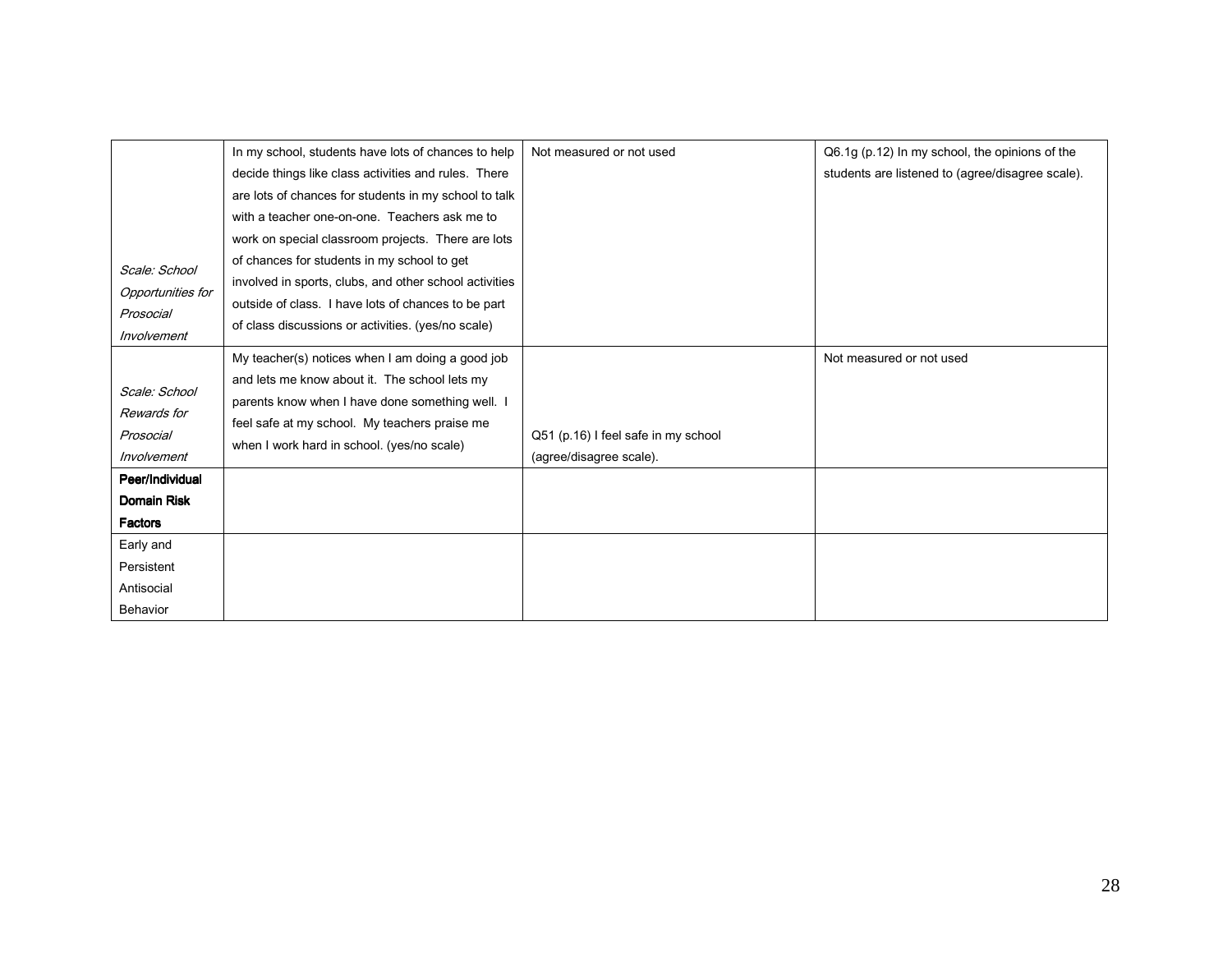| Scale: Antisocial | How many times in the past year have you. Been        |                                             | During the last 30 days, on how many days did       |
|-------------------|-------------------------------------------------------|---------------------------------------------|-----------------------------------------------------|
| <b>Behavior</b>   | suspended? Carried a gun? Sold illegal drugs?         |                                             | you: Q2.3f (p.3) Have at least one drink of alcohol |
|                   | Stolen/tried to steal a car? Been arrested?           |                                             | on school property? 2.5b (p.4) Use marijuana on     |
|                   | Attacked someone w/ intent to hurt? Been drunk.       |                                             | school property? Q3.1a-h (p.6) Hit or kick          |
|                   | high at school? Taken gun to school?                  |                                             | someone/push or shove someone when you were         |
|                   |                                                       |                                             | angry/badly beat somebody up/threaten someone       |
|                   |                                                       |                                             | with a knife or sharp weapon/attack someone with    |
|                   |                                                       |                                             | a knife or sharp weapon/threaten someone with a     |
|                   |                                                       |                                             | gun/sexually harass someone/sexually assault        |
|                   |                                                       | Q58 (p.18) In the past year, how many times | someone?                                            |
|                   |                                                       | have you been suspended from school?        | During the past 30 days, on how many days were      |
|                   |                                                       | Q126 (p.38) During the past 12 months, how  | you: Q3.2a (p.6) In a physical fight? b. In a       |
|                   |                                                       | many times have you carried a gun           | physical fight on school property?                  |
|                   |                                                       | in the community?                           | Same question Q3.4 a-d (p.6) Carry a weapon         |
|                   |                                                       | Q128 (p.38) During the past 12 months, how  | such as a gun, knife, or club/carry a weapon such   |
|                   |                                                       | many times have you gotten into             | as a gun, knife, or club on school property/carry a |
|                   |                                                       | trouble with the police?                    | gun/carry a gun on school property?                 |
| Rebelliousness    | I do the opposite of what people tell me, just to get | Not measured or not used                    | Not measured or not used                            |
| (Risk Factor and  | them mad. I ignore rules that get in my way. I like   |                                             |                                                     |
| Scale Score)      | to see how much I can get away with. (true/false      |                                             |                                                     |
|                   | scale)                                                |                                             |                                                     |
| Friends Who       |                                                       |                                             |                                                     |
| Engage in the     |                                                       |                                             |                                                     |
| Problem           |                                                       |                                             |                                                     |
| <b>Behavior</b>   |                                                       |                                             |                                                     |
| Scale: Friends'   | Think of your 4 best friends: In the past year, how   | Not measured or not used                    | Not measured or not used                            |
| Use of Drugs      | many of them have: Smoked cigaretttes; tried beer,    |                                             |                                                     |
|                   | wine, or hard liquor when their parents didn't know   |                                             |                                                     |
|                   | about it; used marijuana; use LSD, cocaine,           |                                             |                                                     |
|                   | amphetamines, or other illegal drugs                  |                                             |                                                     |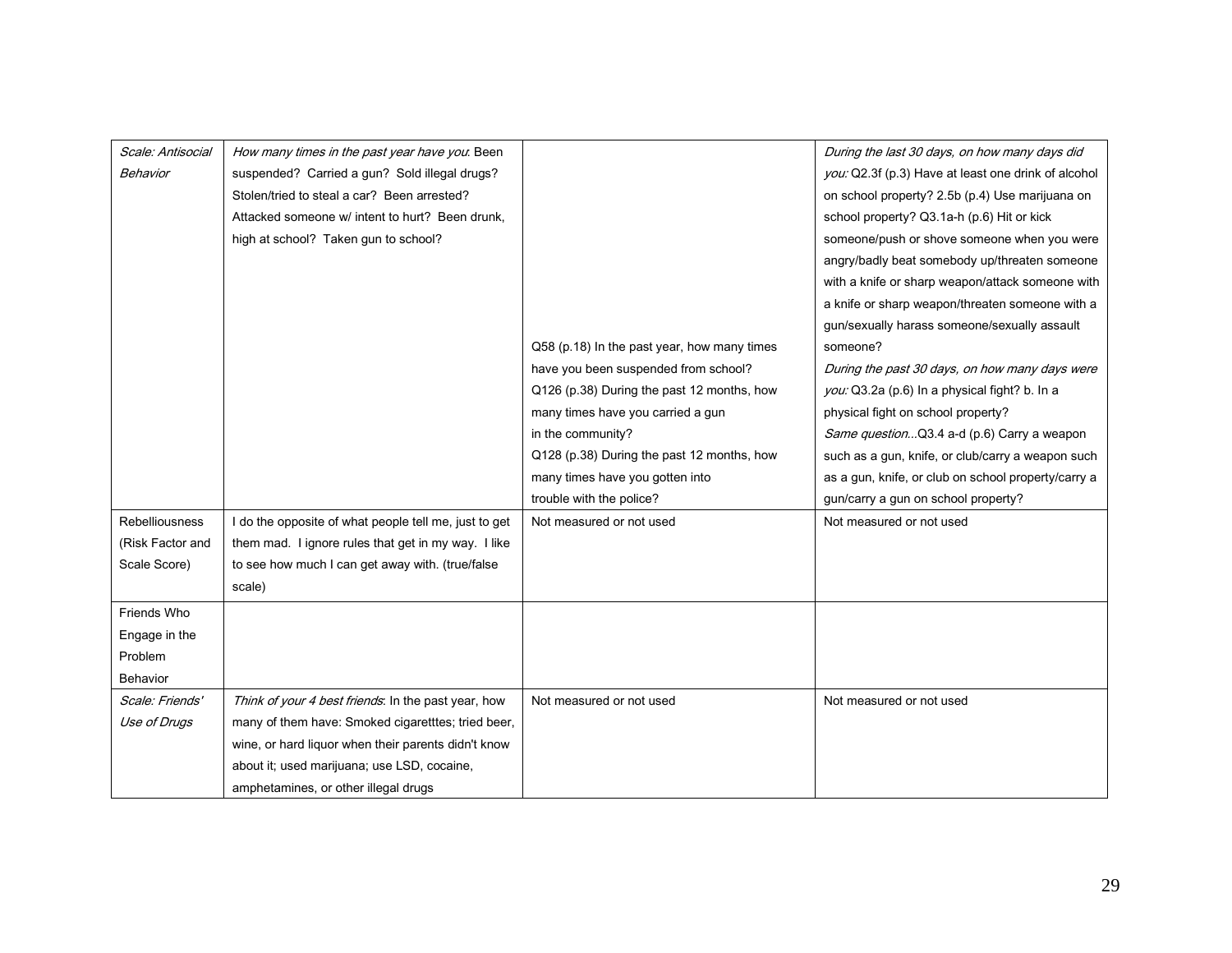| Scale: Friends'         | Think of your 4 best friends (the friends you feel     | Not measured or not used | Not measured or not used |
|-------------------------|--------------------------------------------------------|--------------------------|--------------------------|
| Delinguent              | closest to). In the past year, how many of them        |                          |                          |
| Behavior                | have: Been suspended; carried a gun; sold drugs;       |                          |                          |
|                         | stolen a car; been arrested; dropped out of school     |                          |                          |
| Scale: Peer             | What are the chances you would be seen as cool if      | Not measured or not used | Not measured or not used |
| Rewards for             | you: Smoked cigarettes; began drinking alcoholic       |                          |                          |
| Antisocial              | beverages regularly, that is, at least once or twice   |                          |                          |
| Behavior                | a month; smoked marijuana; carried a handgun           |                          |                          |
| Gang                    | Think of your 4 best friends (the friends you feel     | Not measured or not used | Not measured or not used |
| Involvement             | closest to). In the past year, how many of your best   |                          |                          |
| (Risk Factor and        | friends have been members of a gang?                   |                          |                          |
| Scale)                  | Have you ever belonged to a gang? If you have          |                          |                          |
|                         | ever belonged to a gang, did that gang have a          |                          |                          |
|                         | name? How old were you when you first belonged         |                          |                          |
|                         |                                                        |                          |                          |
|                         | to a gang?                                             |                          |                          |
| Favorable               |                                                        |                          |                          |
| <b>Attitudes Toward</b> |                                                        |                          |                          |
| the Problem             |                                                        |                          |                          |
| Behavior                |                                                        |                          |                          |
|                         |                                                        |                          |                          |
|                         |                                                        |                          |                          |
| Scale: Favorable        | How wrong do you think it is for someone your age      | Not measured or not used | Not measured or not used |
| Attitudes Toward        | to: Bring a gun to school; steal something worth       |                          |                          |
| Antisocial              | more than \$5; pick a fight; attack w/ intent to hurt; |                          |                          |
| Behavior                | stay away all day when your parents think you are      |                          |                          |
|                         | in school                                              |                          |                          |
|                         |                                                        |                          |                          |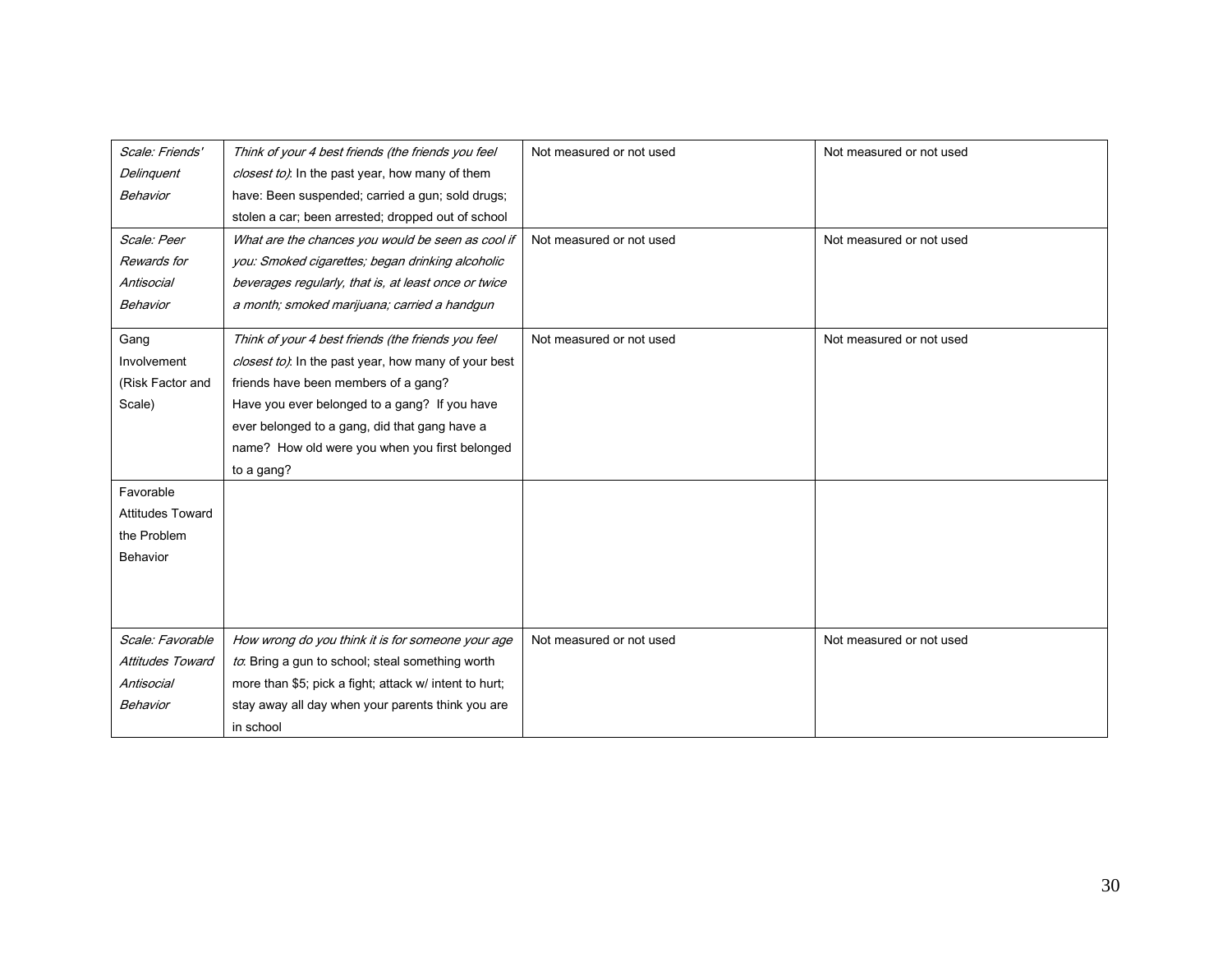| Scale: Favorable        | How wrong do you think it is for someone your age       | Not measured or not used                             | Not measured or not used |
|-------------------------|---------------------------------------------------------|------------------------------------------------------|--------------------------|
| <b>Attitudes Toward</b> | to. Drink beer, wine, or hard liquor regularly; smoke   |                                                      |                          |
| ATOD Use                | cigarettes; smoke marijuana; use LSD, cocaine,          |                                                      |                          |
|                         | amphetamines, or another illegal drug                   |                                                      |                          |
| Scale: Low              | How much do you think people risk harming               | Not measured or not used                             | Not measured or not used |
| <b>Perceived Risks</b>  | themselves if they. Smoke one or more packs of          |                                                      |                          |
| of Drug use             | cigarettes per day; try marijuana once or twice;        |                                                      |                          |
|                         | smoke marijuana regularly; take one or two drinks       |                                                      |                          |
|                         | of an alcoholic beverage nearly every day               |                                                      |                          |
| Early Initiation of     |                                                         |                                                      |                          |
| the Problem             |                                                         |                                                      |                          |
| Behavior                |                                                         |                                                      |                          |
| Scale: Early            | How old were you when you first. Smoked                 | Q22 (p.7) How old were you when you smoked a         | Not measured or not used |
| Initiation of Drug      | marijuana; smoked a cigarette, even just a puff;        | whole cigarette for the first time? Q29(p.10) If you |                          |
| Use and                 | had more than a sip or two of beer, wine, or hard       | drink, how old were you when you had your first      |                          |
| Antisocial              | liquor; began drinking alcoholic beverages              | drink of alcohol other than a few sips? Q35(p.12)    |                          |
| Behavior                | regularly, that is, at least once or twice a month;     | If you have tried marijuana, how old were you        |                          |
|                         | got suspended from school; got arrested; carried a      | when you tried marijuana for the first time? Q105    |                          |
|                         | handgun; attacked someone with the idea of              | (p.32) If you ever had sexual intercourse, how old   |                          |
|                         | seriously hurting them                                  | were you the first time?                             |                          |
| Constitutional          |                                                         |                                                      |                          |
| Factors                 |                                                         |                                                      |                          |
| Scale:                  | Sometimes I think that life is not worth it. At times I | Q97 (p. 30) During the past 12 months, did you       | Not measured or not used |
| Depressive              | think I am no good at all. All in all, I am inclined to | ever feel so sad or hopeless almost every day for    |                          |
| Symptoms                | think I am a failure. In the past year have you felt    | two weeks or more in a row that you stopped          |                          |
|                         | depressed or sad MOST days, even if you felt OK         | doing some usual activity?                           |                          |
|                         | sometimes? (Yes/no scale)                               |                                                      |                          |
| Scale: Intention        | Not measured                                            | Not measured or not used                             | Not measured or not used |
| to Use ATODs            |                                                         |                                                      |                          |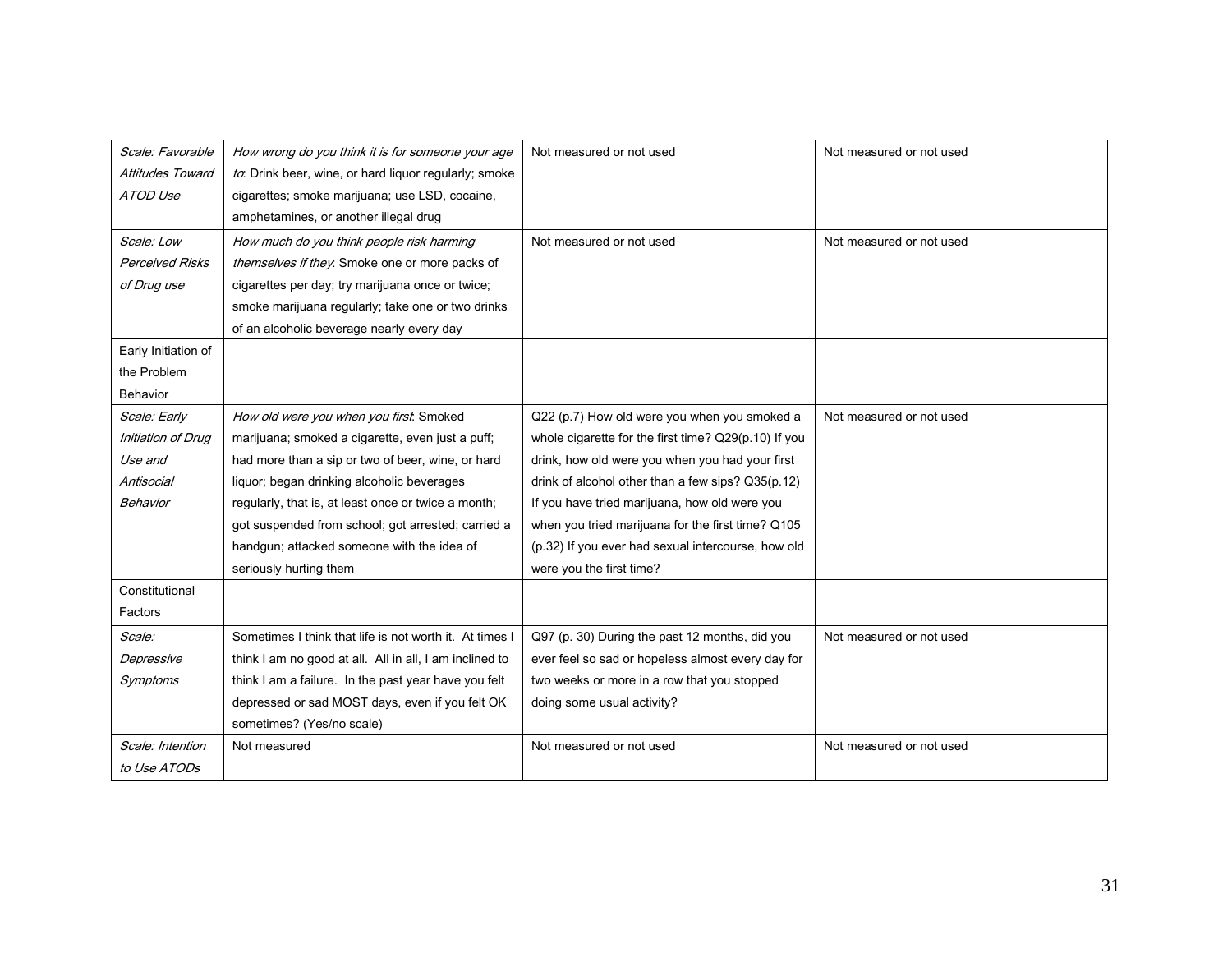| Scale: Sensation         | How many times have you done the following             | Not measured or not used                      | Not measured or not used |
|--------------------------|--------------------------------------------------------|-----------------------------------------------|--------------------------|
| Seeking                  | things: Done what feels good no matter what,           |                                               |                          |
|                          | Done something dangerous because someone               |                                               |                          |
|                          | dared you, Done crazy things even if they are a        |                                               |                          |
|                          | little dangerous?                                      |                                               |                          |
| Peer/Individual          |                                                        |                                               |                          |
| Domain                   |                                                        |                                               |                          |
| <b>Protective Factor</b> |                                                        |                                               |                          |
| <b>Scales</b>            |                                                        |                                               |                          |
| Scale: Religiosity       | How often do you attend religious services or          | Q140 (p.42) How many hours each week do you   | Not measured or not used |
|                          | activities?                                            | spendattending religious services, education, |                          |
|                          |                                                        | prayer or activities?                         |                          |
| Scale: Social            | Asks what you would do in very specific situational    | Not measured or not used                      | Not measured or not used |
| <b>Skills</b>            | questions dealing with peer asking to steal,           |                                               |                          |
|                          | obeying parental authority, violence/bullying, and     |                                               |                          |
|                          | peer offering alcohol                                  |                                               |                          |
| Scale: Belief in         | I think it is okay to take something without asking if | Not measured or not used                      | Not measured or not used |
| the Moral Order          | you can get away with it. I think sometimes it's       |                                               |                          |
|                          | okay to cheat at school. It is all right to beat up    |                                               |                          |
|                          | people if they start the fight. It is important to be  |                                               |                          |
|                          | honest with your parents, even if they become          |                                               |                          |
|                          | upset or you get punished. (yes/no scale)              |                                               |                          |